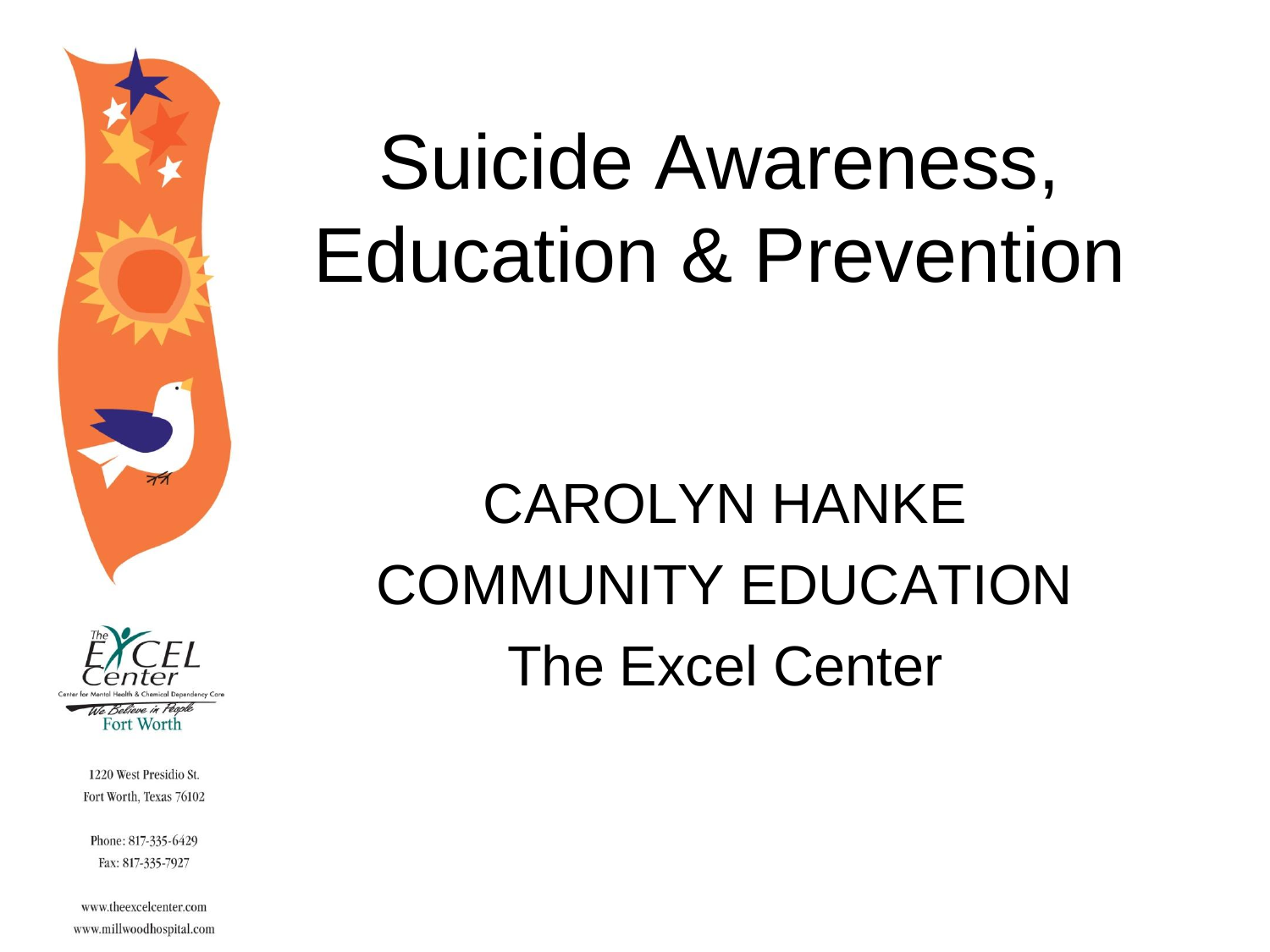



Phone: 817-335-6429 Fax: 817-335-7927

www.theexcelcenter.com www.millwoodhospital.com

## Presentation Overview

- Suicide in the U.S., the world How big is the problem?
- Myths about Suicide
- Risk Factors & Warning Signs
- Protective Factors/Preventive Methods
- Resources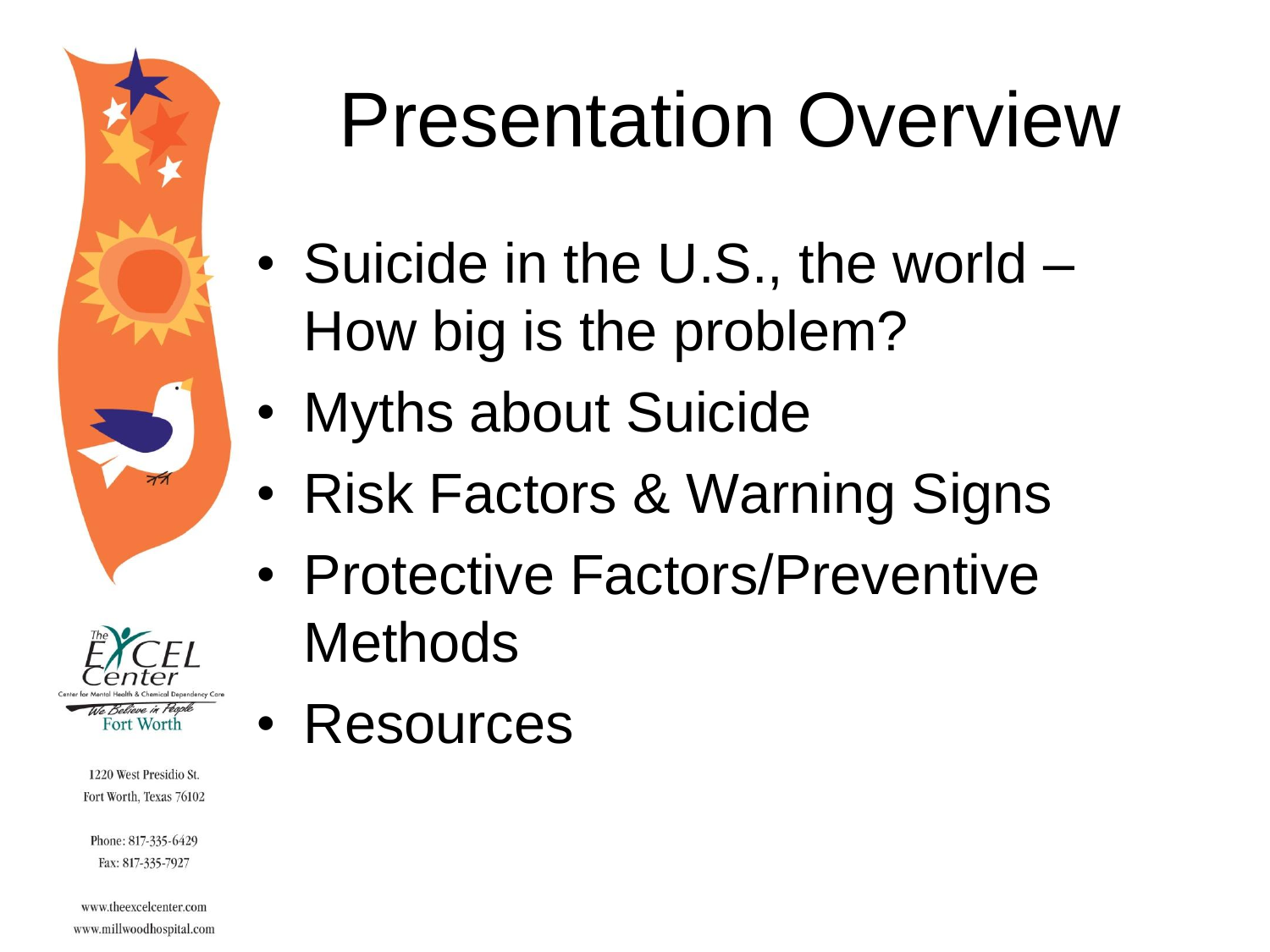



Phone: 817-335-6429 Fax: 817-335-7927

www.theexcelcenter.com www.millwoodhospital.com

# Why Talk About Suicide?

- Because suicide does not discriminate by gender, age, race, ethnicity, education, socioeconomic status or religious beliefs
- Because 90% of the people who die by suicide have a treatable mental or substance abuse disorder, 60% have a depressive disorder
	- Because suicide is the most preventable cause of death in the US today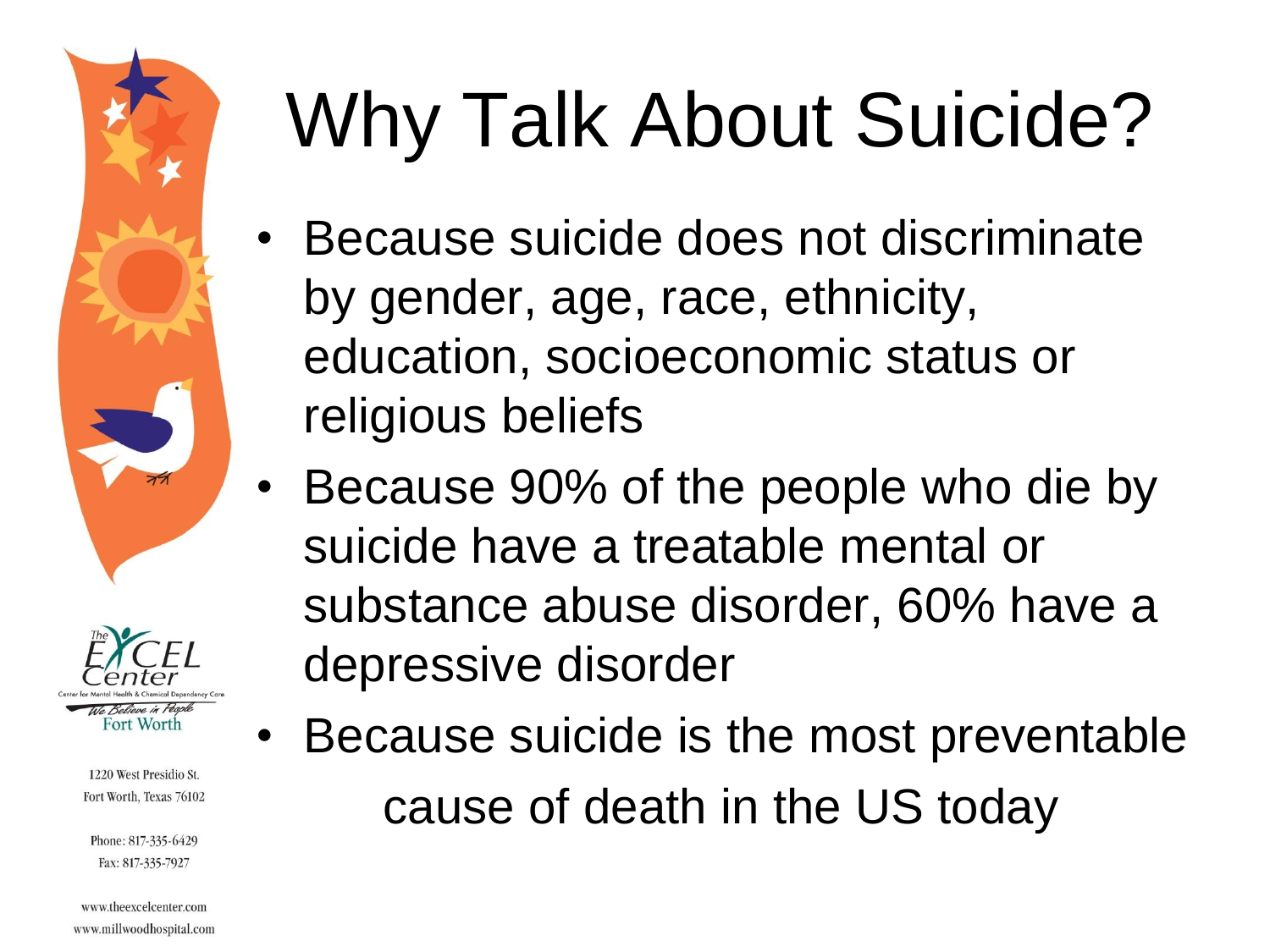



Phone: 817-335-6429 Fax: 817-335-7927

www.theexcelcenter.com www.millwoodhospital.com

# Why Talk About Suicide?

# In 2014 someone in the United States died by suicide every 12.3 minutes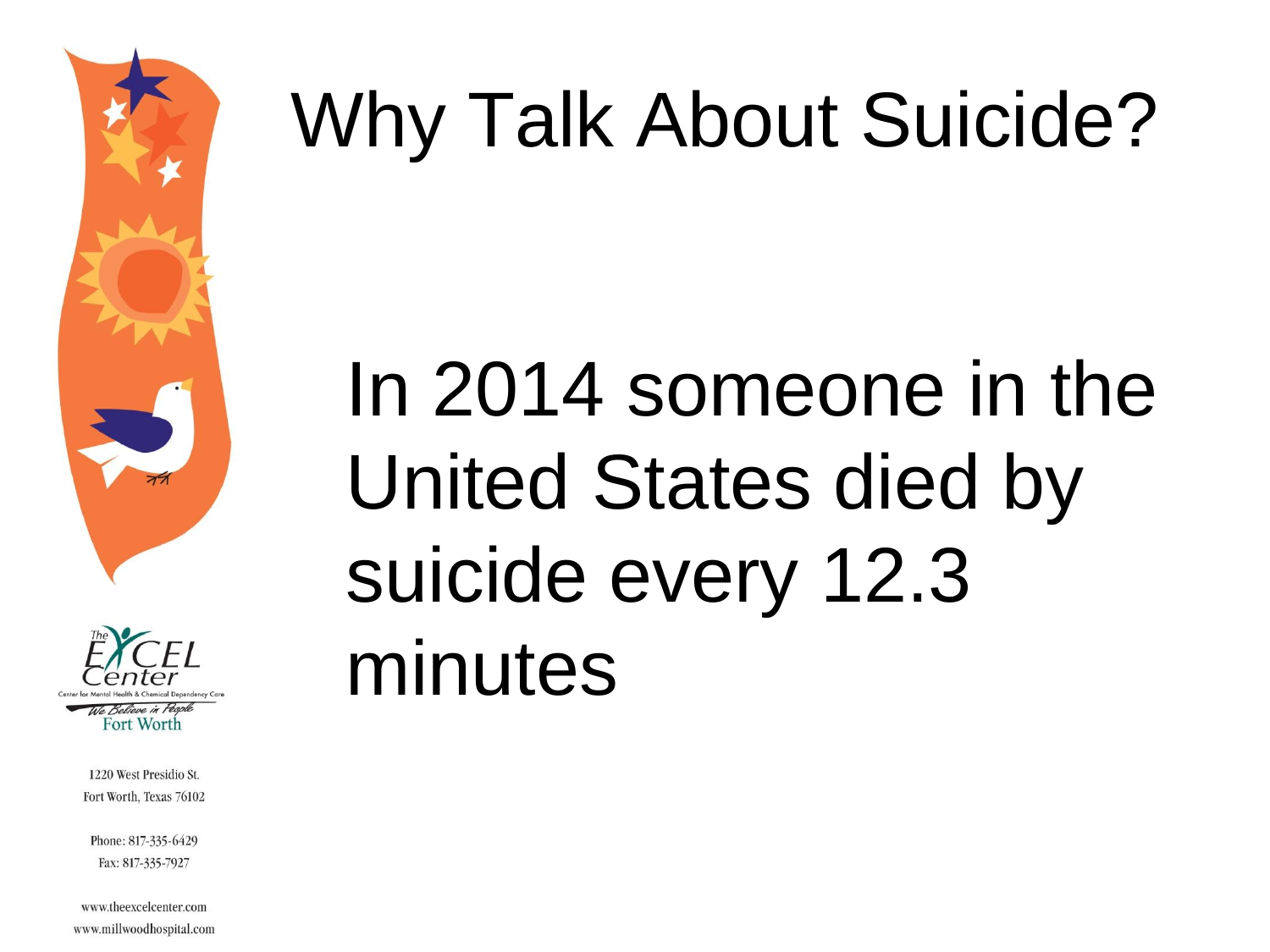



Phone: 817-335-6429 Fax: 817-335-7927

www.theexcelcenter.com www.millwoodhospital.com

## Suicide Statistics

Suicide is a major health problem in the United States where it is the tenth leading cause of death (2nd for ages 15-24), reflecting a continued rise for the 8<sup>th</sup> year in a row 2014

In 2014 there were 1,069,325 ER visits related to non-fatal attempts

For ages 15-24, there are100-200 attempts for every 1 death (500,000 to 1m attempts

In 2014 there were 42,773 suicide deaths reported (all ages)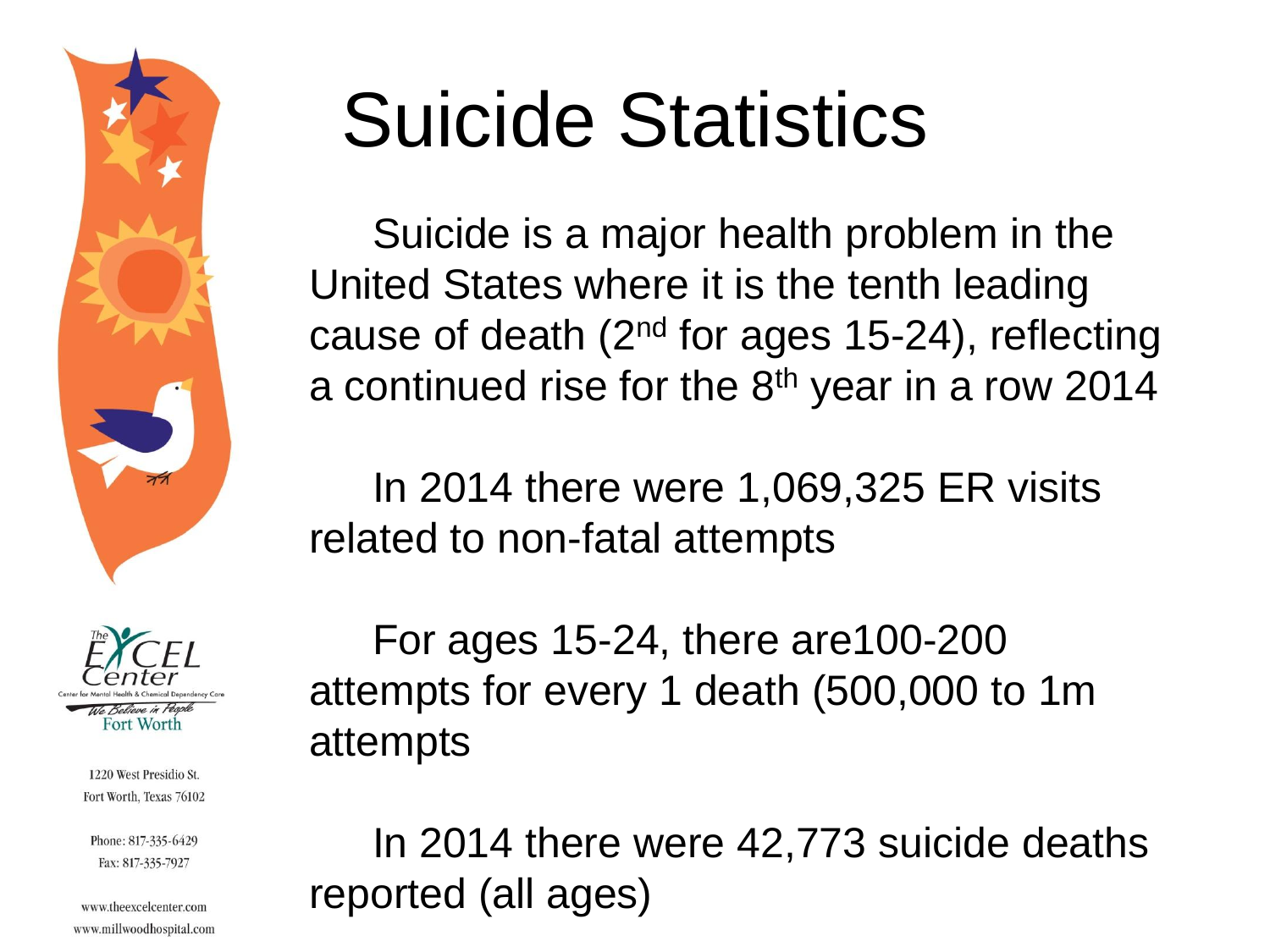



Phone: 817-335-6429 Fax: 817-335-7927

www.theexcelcenter.com www.millwoodhospital.com

# **Suicide Statistics**

- Males die at a rate of roughly 4 times that of women. Females account for 75% of attempts
- Firearms are the most commonly utilized method of completing suicide by all age groups.
- 49.9% of the individuals who took their own lives in 2014 used firearms
- 26.7% used suffocation (Hanging/pillow)
	- 15.9% used poisoning (pills, carbon monoxide)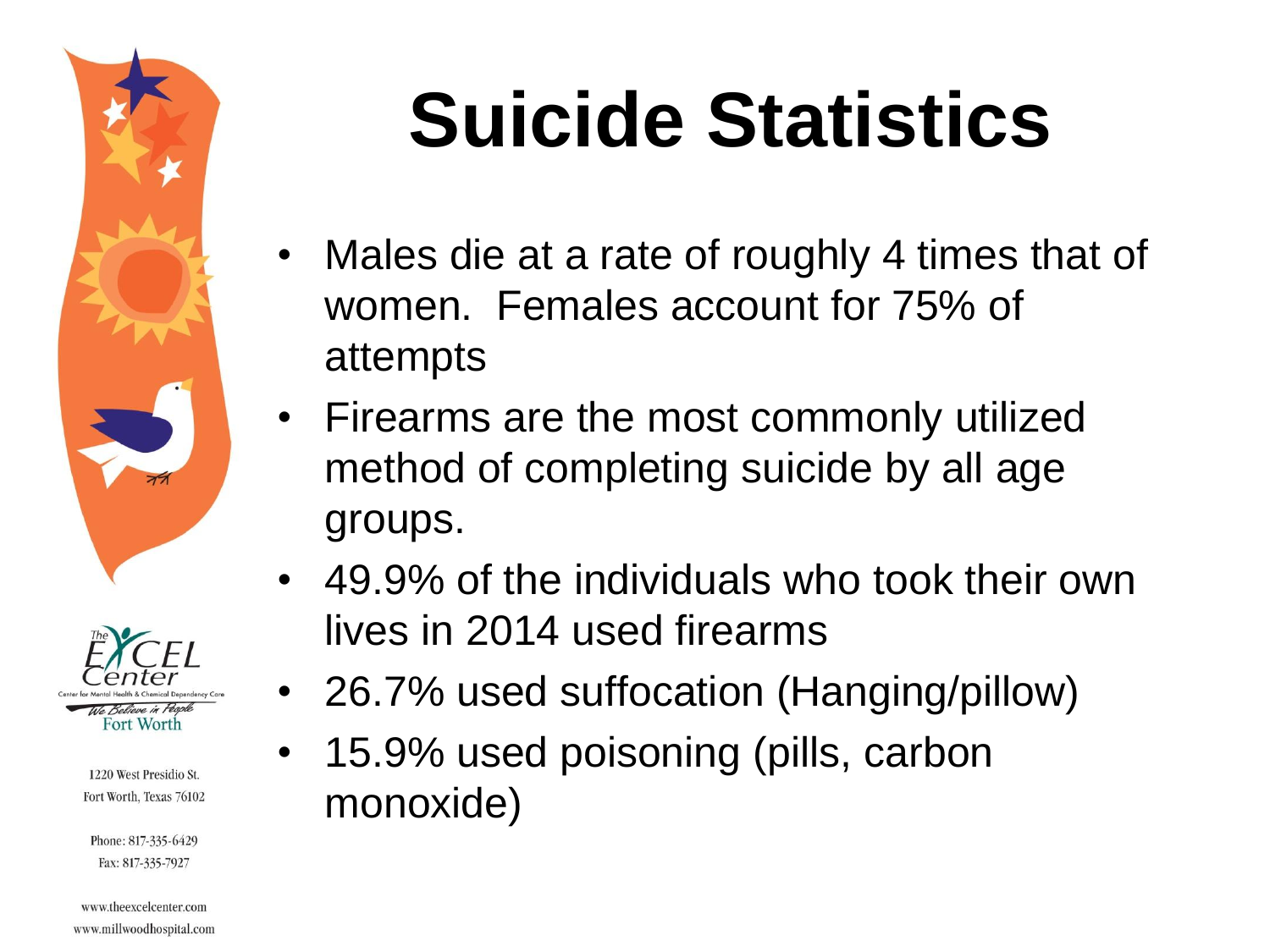



Phone: 817-335-6429 Fax: 817-335-7927

www.theexcelcenter.com www.millwoodhospital.com

# Youth Suicide Statistics

- Youth ages 15-24 commit suicide at a rate of 11.6 per 100,000
- Youth ages 5-14 commit suicide at a rate of 1.0 per 100,000
- Majority of youth use firearms
- Suffocation was second most commonly used method
- Poisoning was third. Females more commonly use poisoning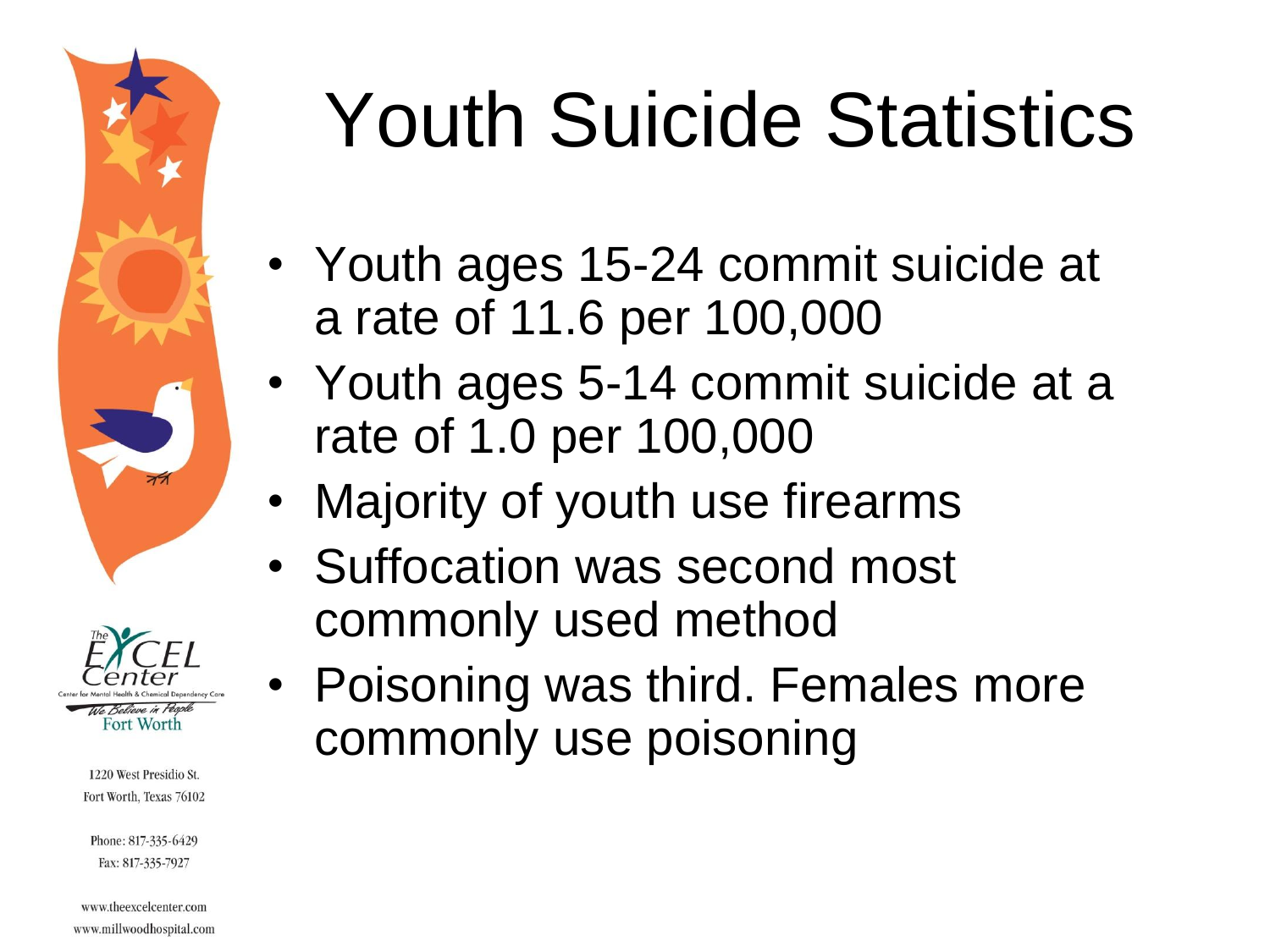



Phone: 817-335-6429 Fax: 817-335-7927

www.theexcelcenter.com www.millwoodhospital.com

# Youth Suicide Statistics

- Suicide is the 10<sup>th</sup> leading cause of death in the U.S., however, it is the **2nd** leading cause of death for young people ages 15-24, accidents 1st and homicides 3rd
- Suicide is the 4<sup>th</sup> leading cause of death for children age 10 - 14
- White males have the greatest number of suicides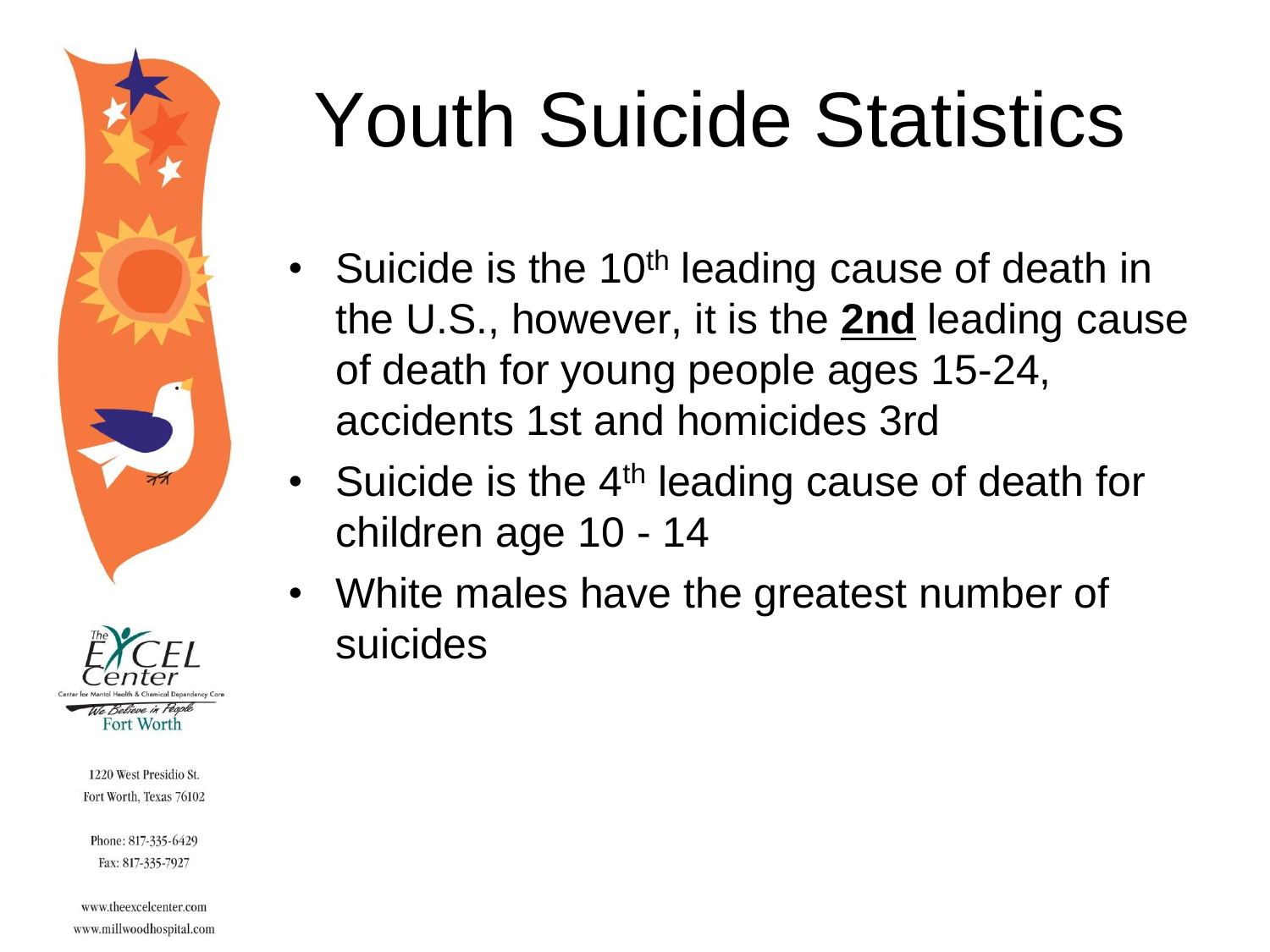



Phone: 817-335-6429 Fax: 817-335-7927

www.theexcelcenter.com www.millwoodhospital.com

### Teen Suicide as it Relates to the Classroom

- 5,079 youth ages 15-24 killed themselves in 2014
- 428 youth ages 5-14 committed suicide in 2014
- The U.S loses 100 teens/week to suicide or 1 young person every 1 hour & 30 minutes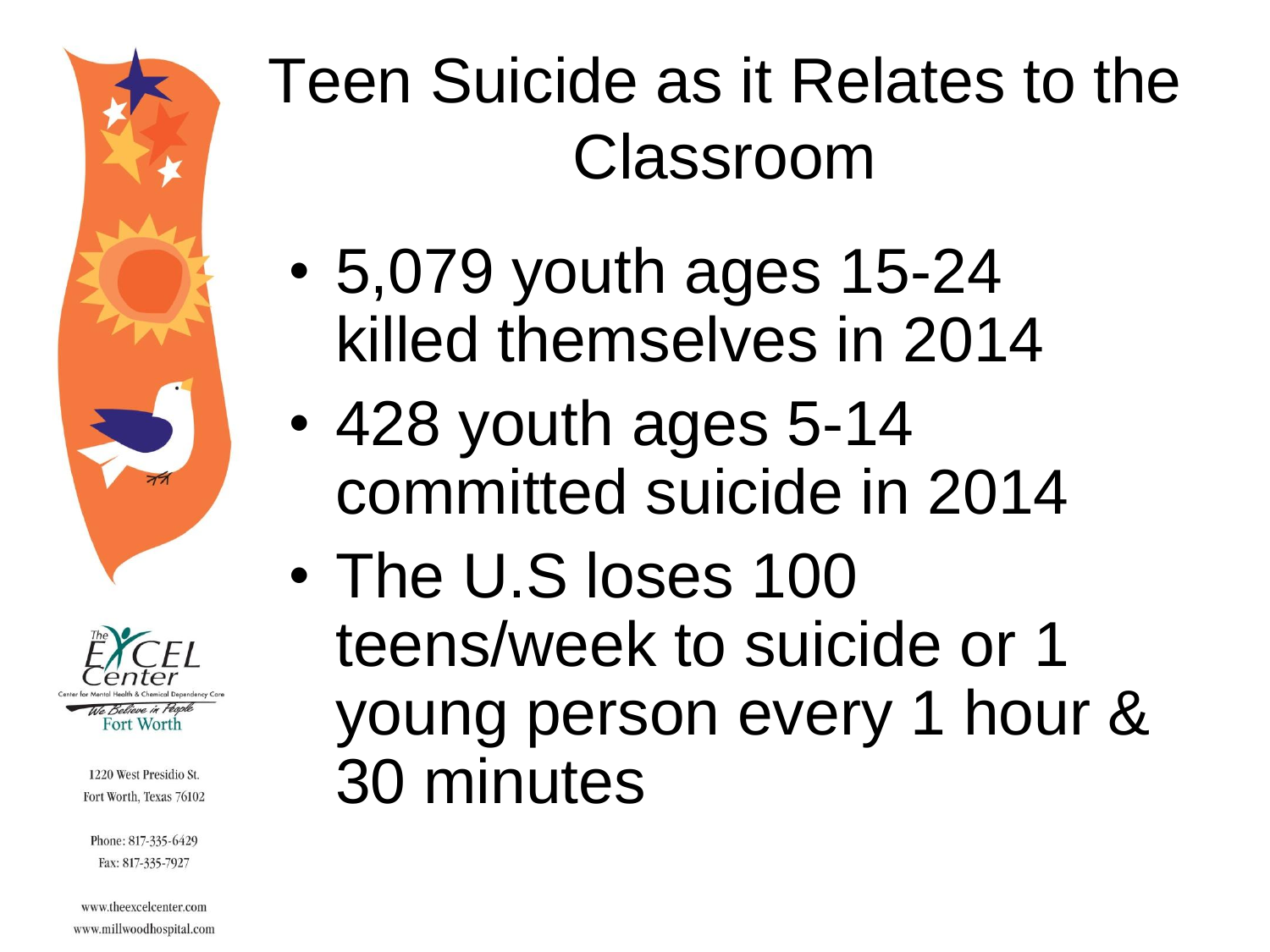



Phone: 817-335-6429 Fax: 817-335-7927

www.theexcelcenter.com www.millwoodhospital.com

# Teen Suicide as it Relates to the Classroom

- Almost 1 out of 3 students reported that they had battled the start of depression in the past twelve months (4% preschoolers are clinically depressed)
- 16% of students self reported seriously considered suicide 24% high school students report suicidal thoughts (2006 Child Study Center NYU School of Medicine)
	- 13% of students reported having made a plan to commit suicide in the past twelve months
- 8.4% of students reported having attempted suicide in the past twelve months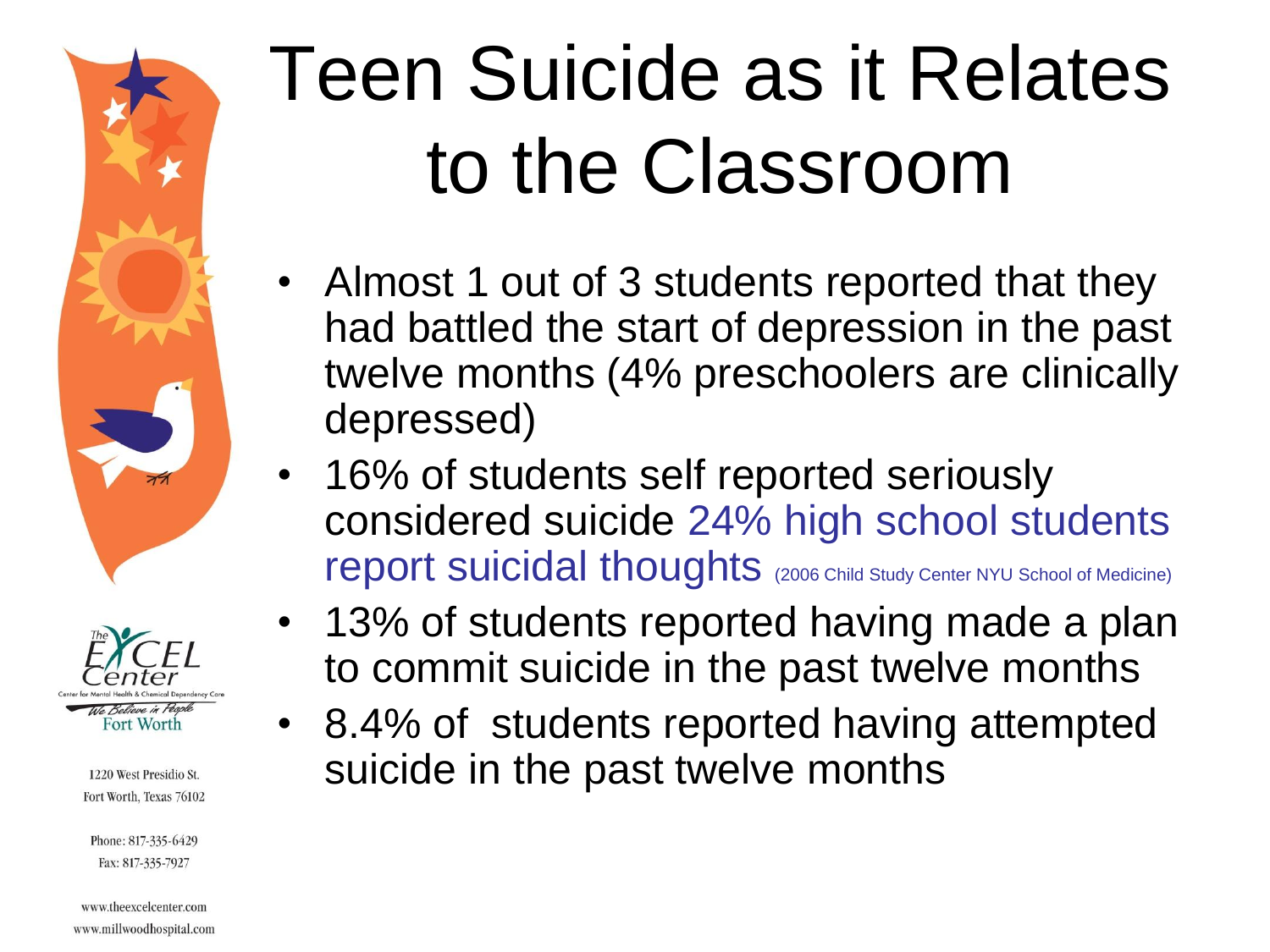



Phone: 817-335-6429 Fax: 817-335-7927

www.theexcelcenter.com www.millwoodhospital.com

## Suicide Facts for Seasonal Myths

- Despite common myth, suicide rate across North America is lower during Christmas season
- Youth Suicide IS most common during the Spring months with a second peak in Autumn
- Similar seasonal fluctuations occur among individuals with bipolar illness which is most common at the time of mood shifts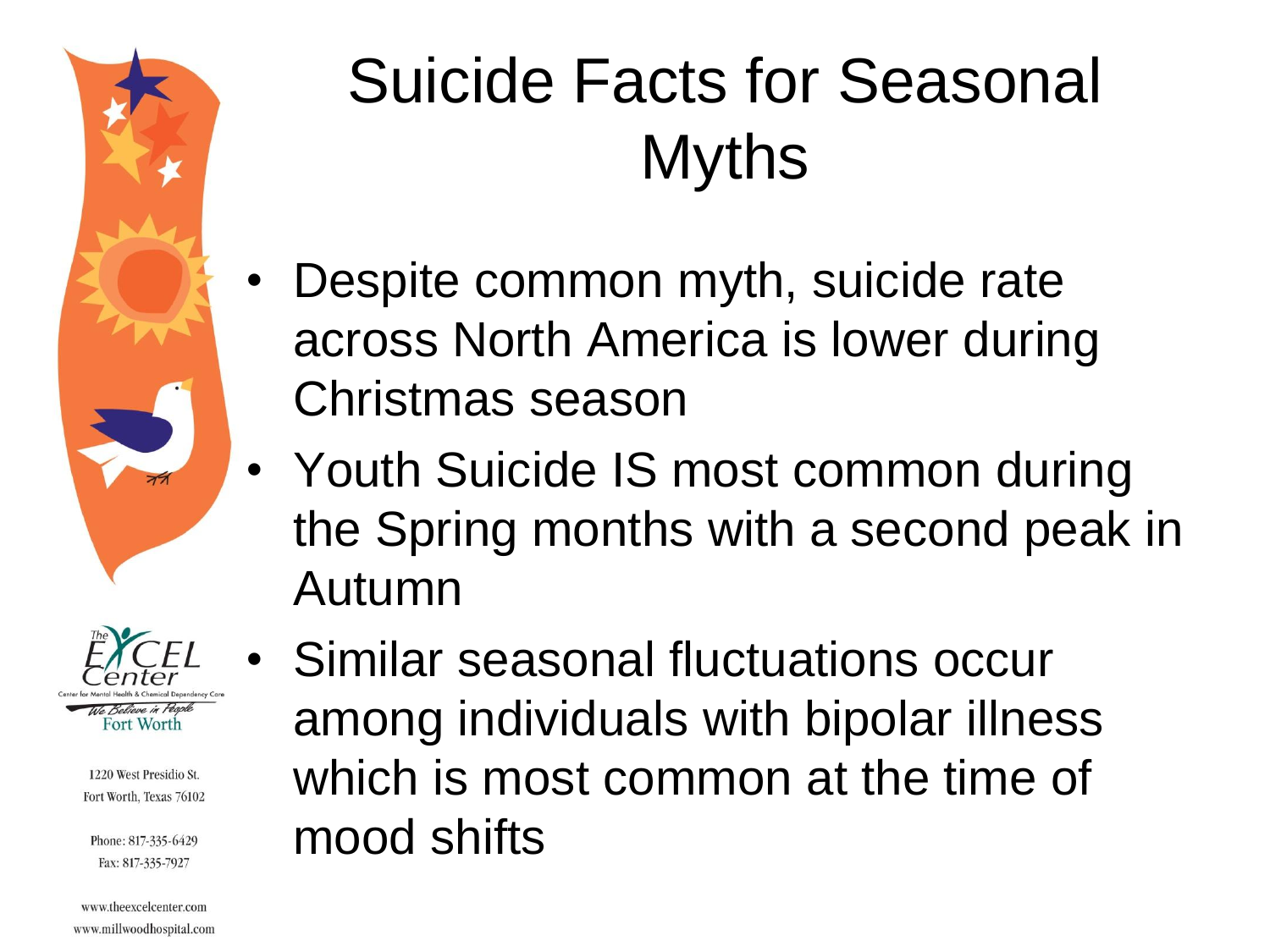



Phone: 817-335-6429 Fax: 817-335-7927

www.theexcelcenter.com www.millwoodhospital.com

# Suicide Myths

- Talking about suicide will plant the thought
- A sudden lifting of spirits means the person is no longer suicidal
- Most suicidal people never ask for help with their problems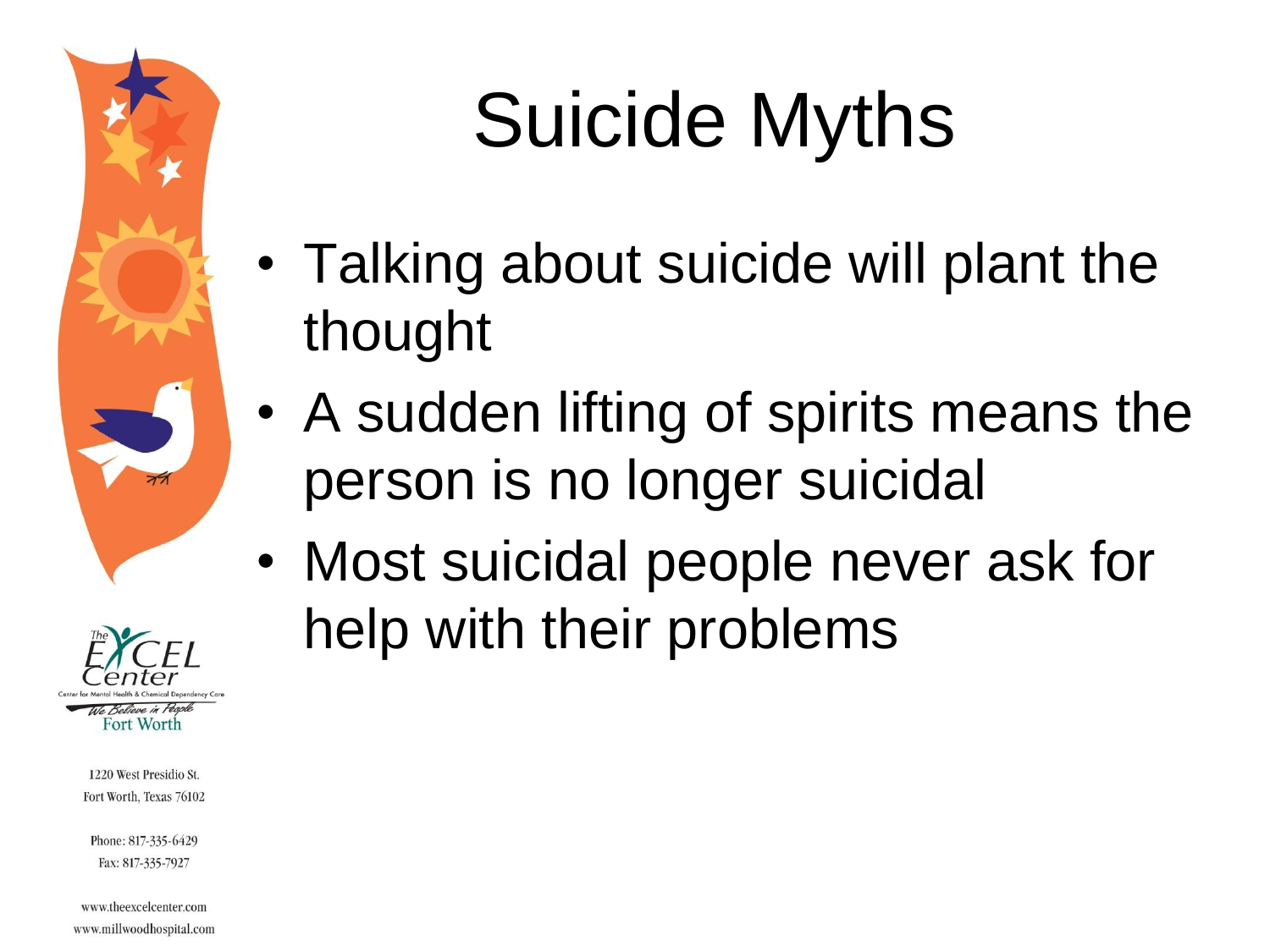



Phone: 817-335-6429 Fax: 817-335-7927

#### www.theexcelcenter.com www.millwoodhospital.com

# Suicide Myths

- People who threaten suicide are just seeking attention
- People who talk about suicide won't really do it
- There is no way to prevent suicide
- Incomplete attempts minimize future attempts
	- Alcohol and drugs do not contribute
- Suicide occurs at the beginning of a crisis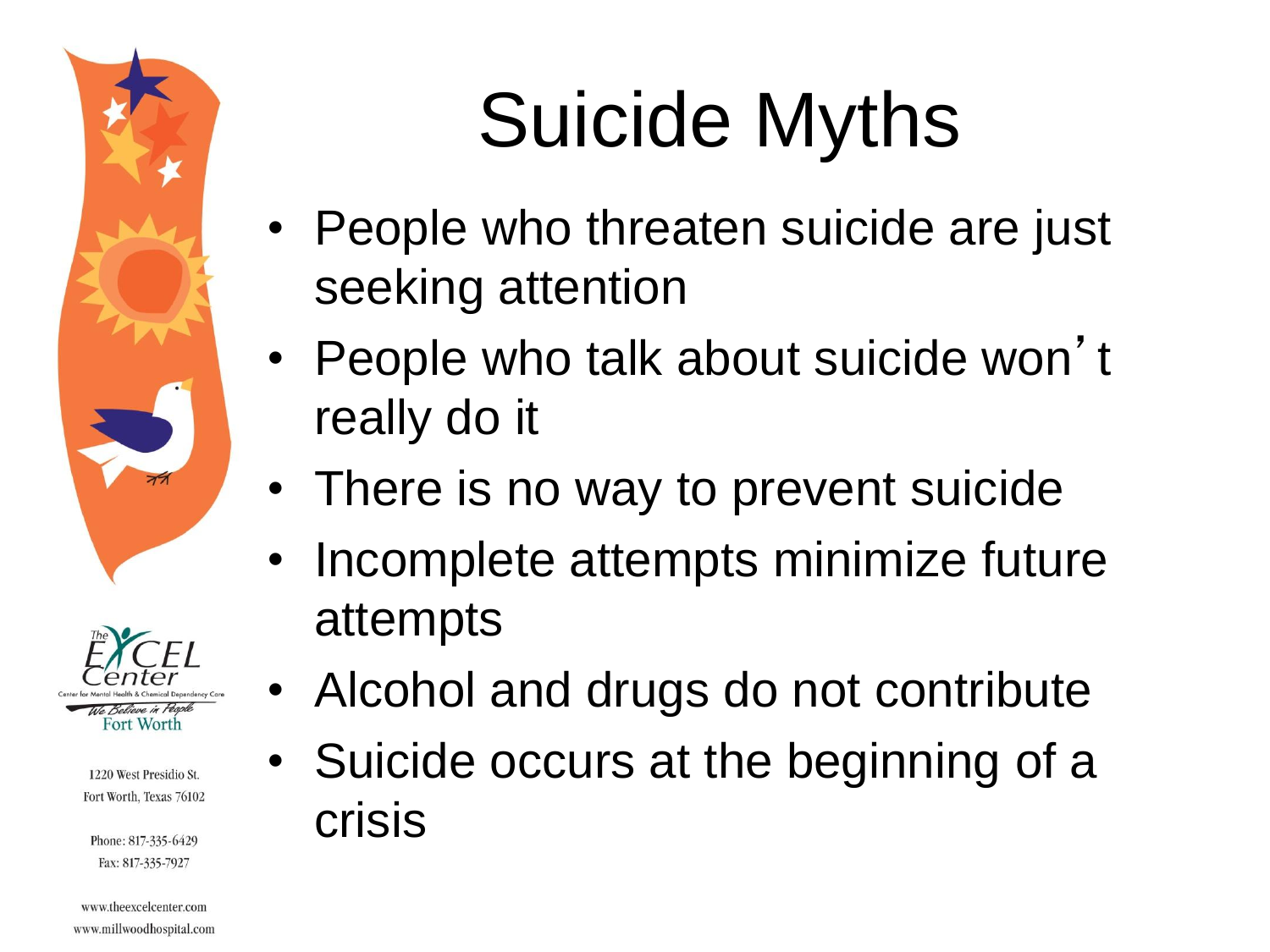#### We Believe in People Fort Worth

1220 West Presidio St. Fort Worth, Texas 76102

Phone: 817-335-6429 Fax: 817-335-7927

www.theexcelcenter.com www.millwoodhospital.com

# TRUTHS

- Most people do not really want to die they just want their pain to end
- About 80% of the time, people who kill themselves have given definite signals or talked about suicide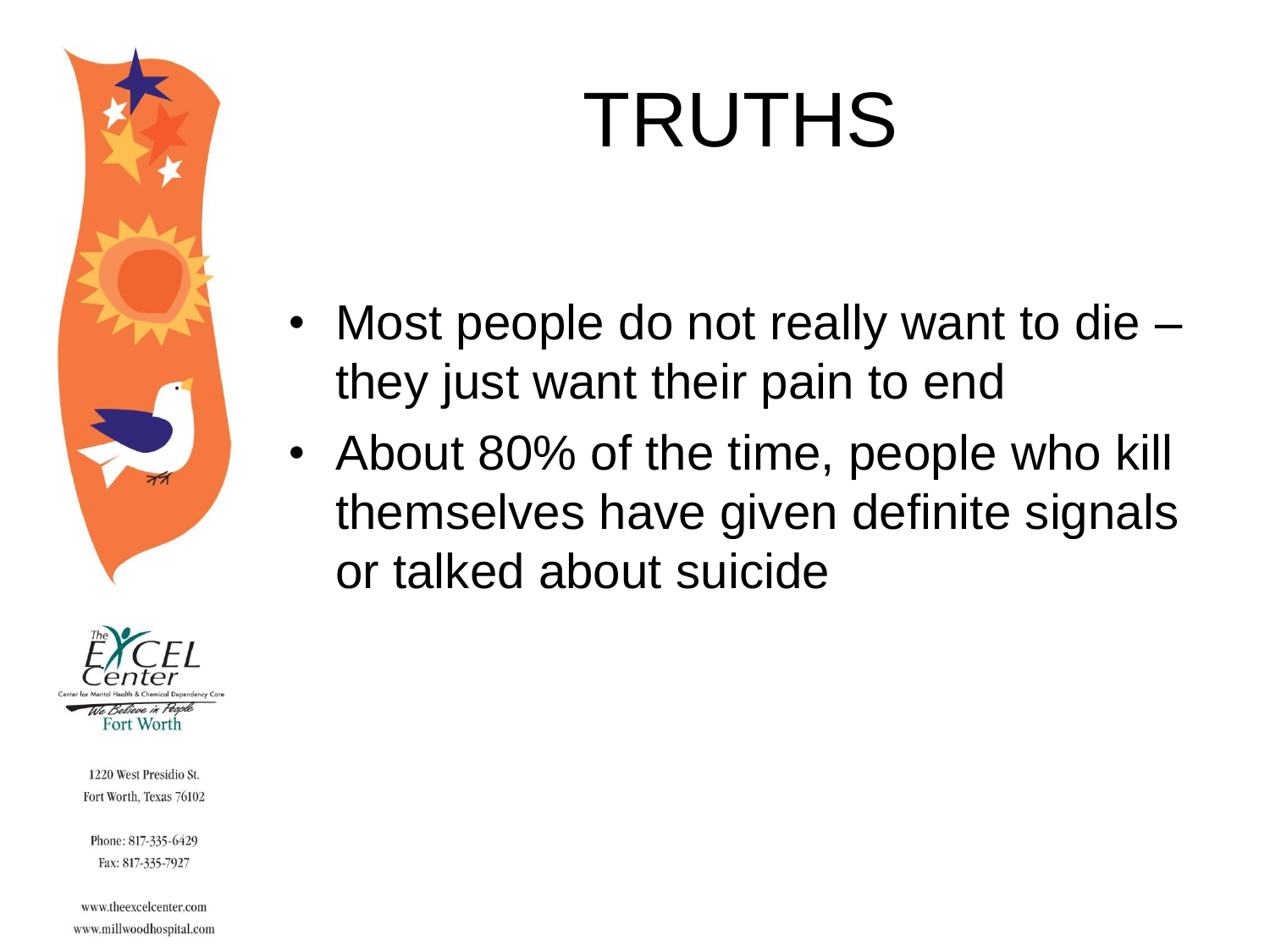



Phone: 817-335-6429 Fax: 817-335-7927

www.theexcelcenter.com www.millwoodhospital.com

## Reasons for Suicide

- Many factors may contribute to a young person 's decision:
	- environmental/community/system
	- family factors (conflict, economic)
	- peer factors (rejection, alienation)
	- psycho-biological (predisposition)
	- lack of protective factors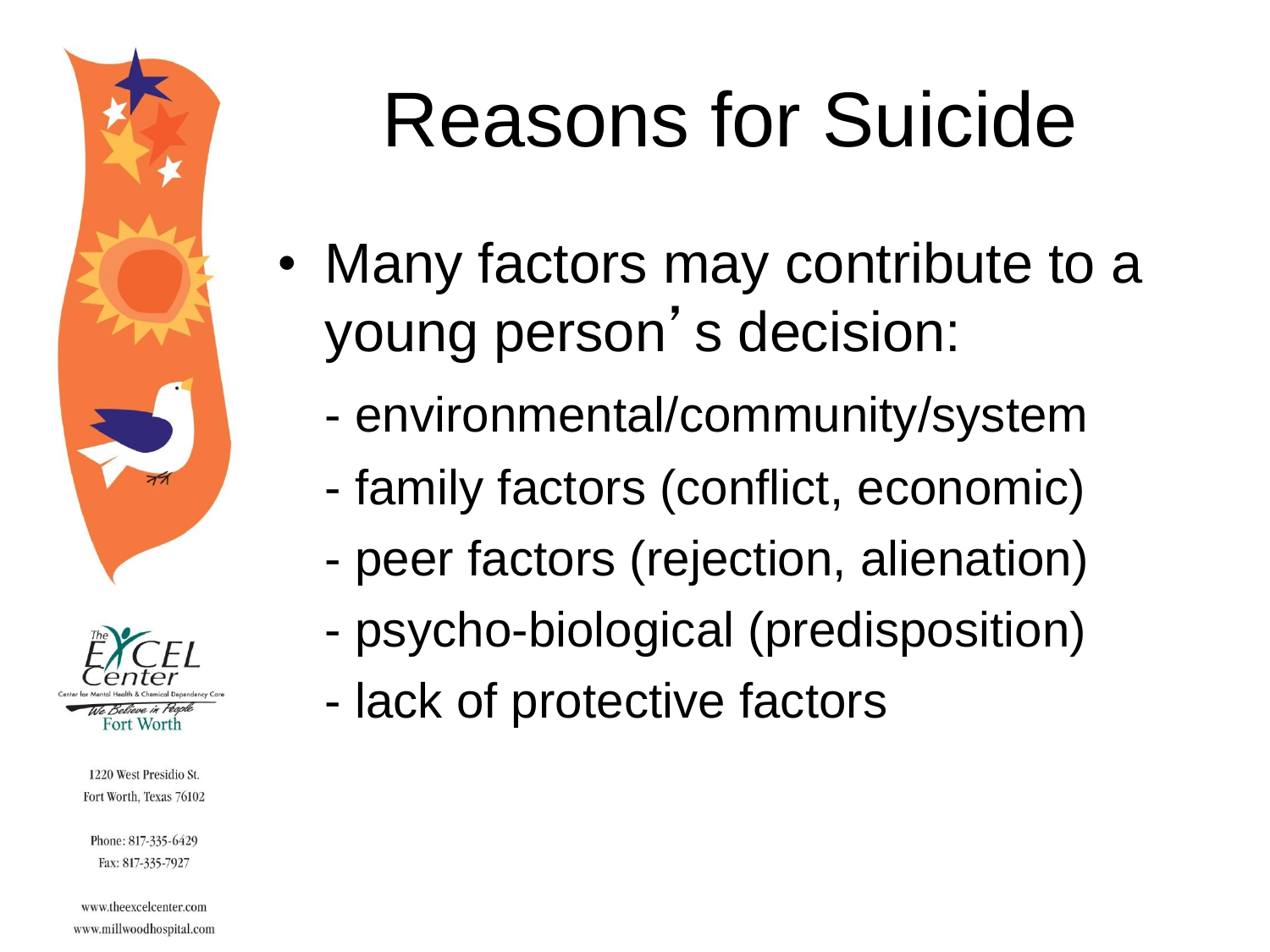



Phone: 817-335-6429 Fax: 817-335-7927

www.theexcelcenter.com www.millwoodhospital.com

## Reasons …

- An individual' s *perception* of the factors is more real to them than the actual factors
- They feel life is unbearable and they can 't take another minute of it
- Feelings of helplessness, hopelessness, depression & desperation
- **Impulsivity**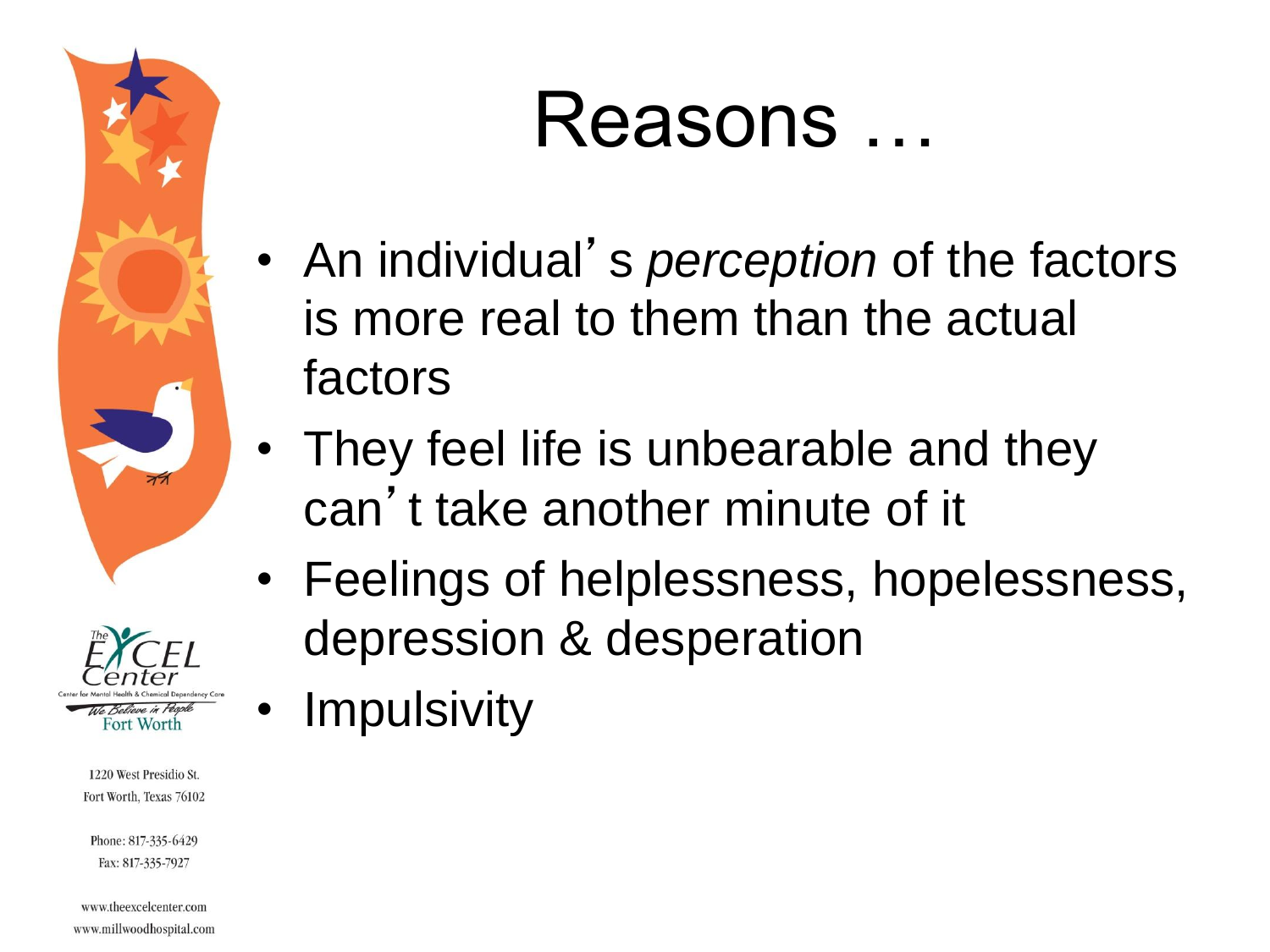



Phone: 817-335-6429 Fax: 817-335-7927

#### www.theexcelcenter.com www.millwoodhospital.com

# Contributing Factors

- Feelings of isolation, not fitting in, different than everyone else
- Serious mental or physical illness
- **Incarceration**
- Severe physical/sexual abuse
- Living in a violent/unstable/poor communicative home
- Drug or alcohol abuse
	- Experiencing a major loss (death, divorce)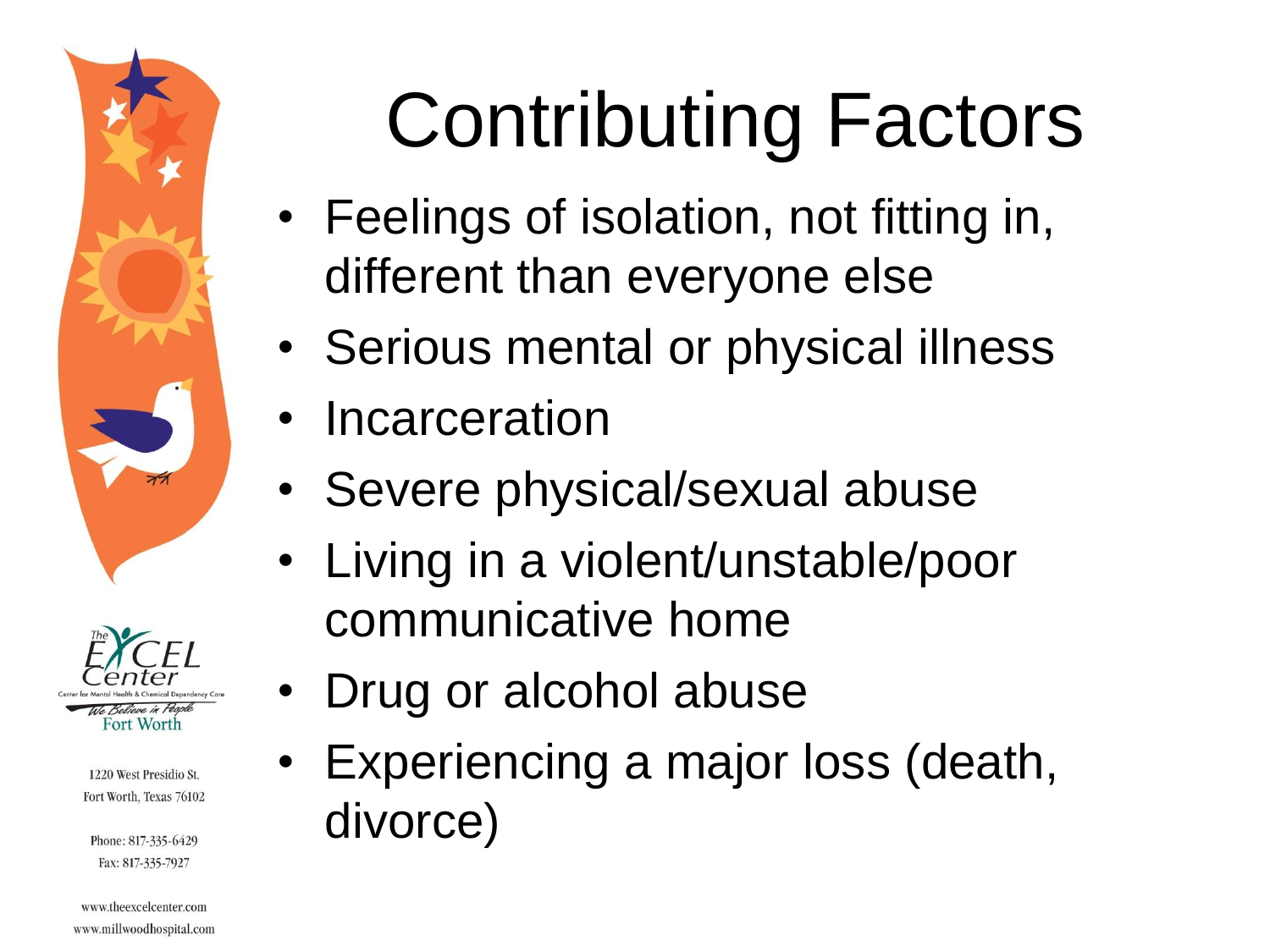



Phone: 817-335-6429 Fax: 817-335-7927

www.theexcelcenter.com www.millwoodhospital.com

## Risk Factors

- Experiencing major life changes
- Family history of mental disorders, substance abuse or suicide
- Previous suicide attempts
- Depression/Bipolar diagnosis
- Easy Access to Guns
- Exposure to peer suicides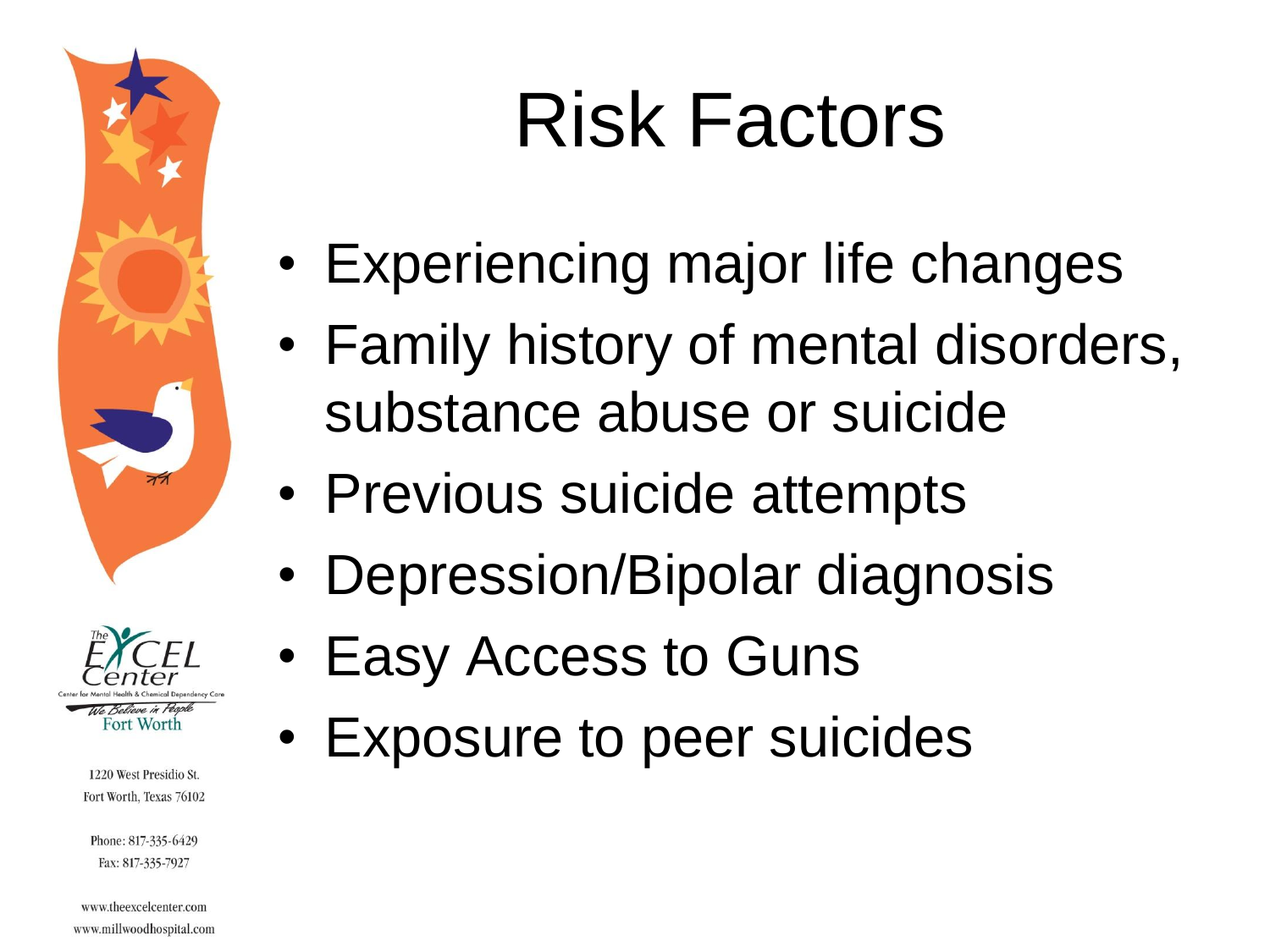



Phone: 817-335-6429 Fax: 817-335-7927

www.theexcelcenter.com www.millwoodhospital.com

# Suicide Contagion?

- Teens are more likely to kill themselves if they have read, seen or heard about other teen suicide attempts
- Studies have shown that suicide can be provoked by suicide-related material in the media as evidenced by clusters of suicides within a geographic area in a limited time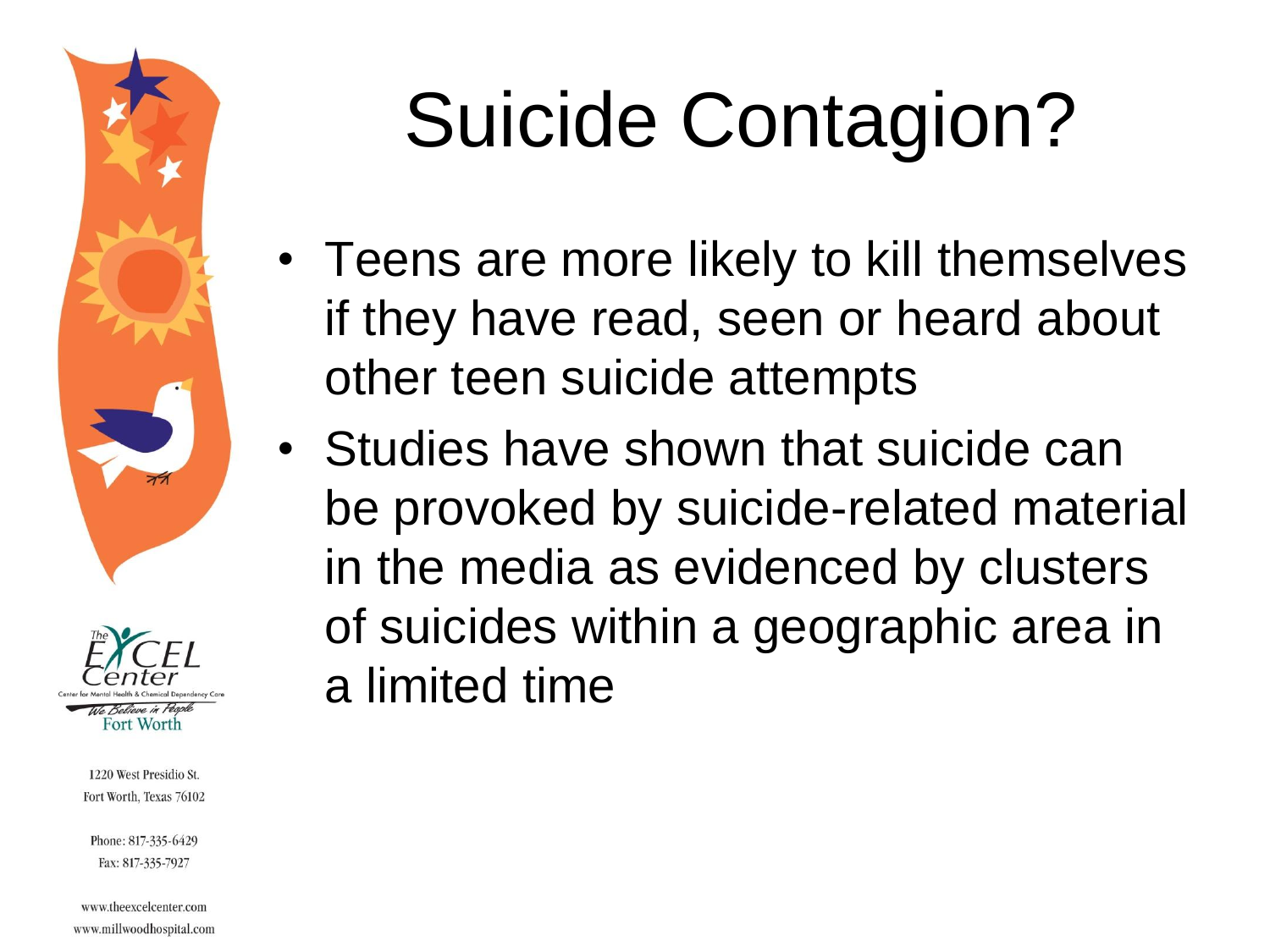



Phone: 817-335-6429 Fax: 817-335-7927

www.theexcelcenter.com www.millwoodhospital.com

# Risk Factors

- Break up with a boyfriend or girlfriend
- Death of a loved one
- Bullying
- Academic crisis or school failure
- Trouble with authorities
- Trauma
- LGBTQ higher risk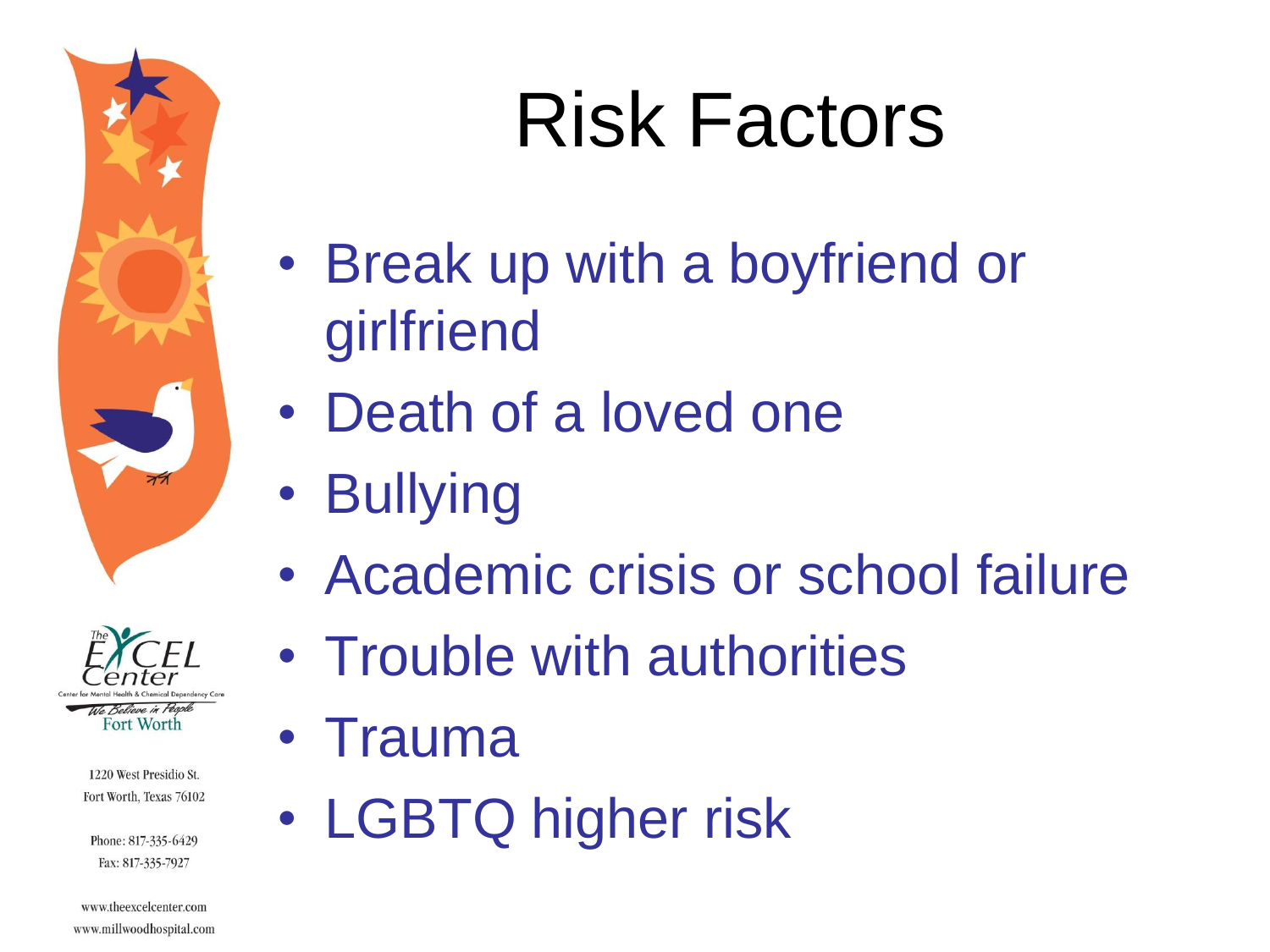# Depression: Contributing Factors

Teens who are most likely to become depressed when they experience stressful events:

- Have low self-esteem
- Are very critical of themselves
- Feel little control over negative events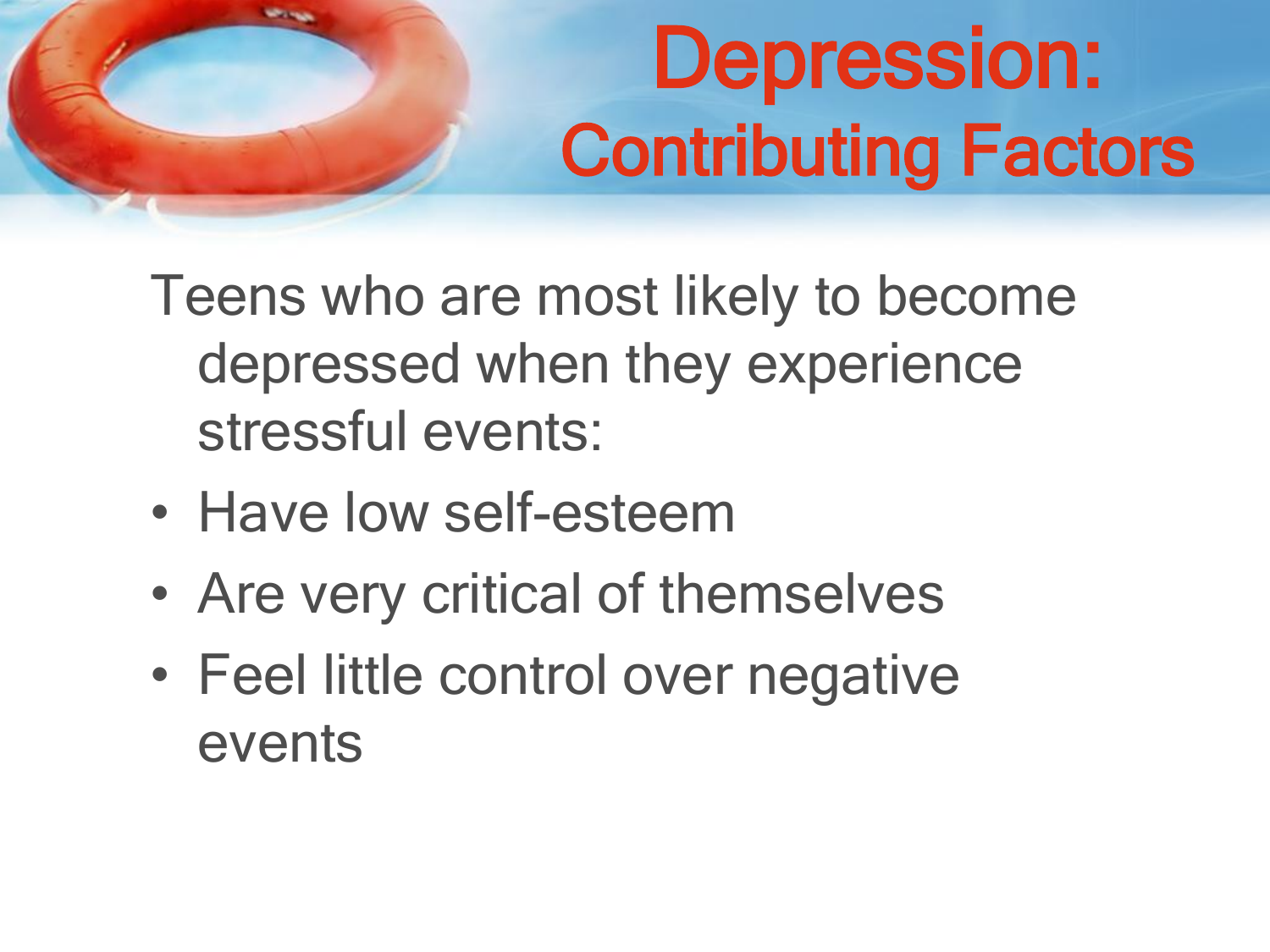# Depression: Contributing Factors

Adolescent girls are twice as likely as boys to experience depression. A family history of depression also puts teenagers at greater risk.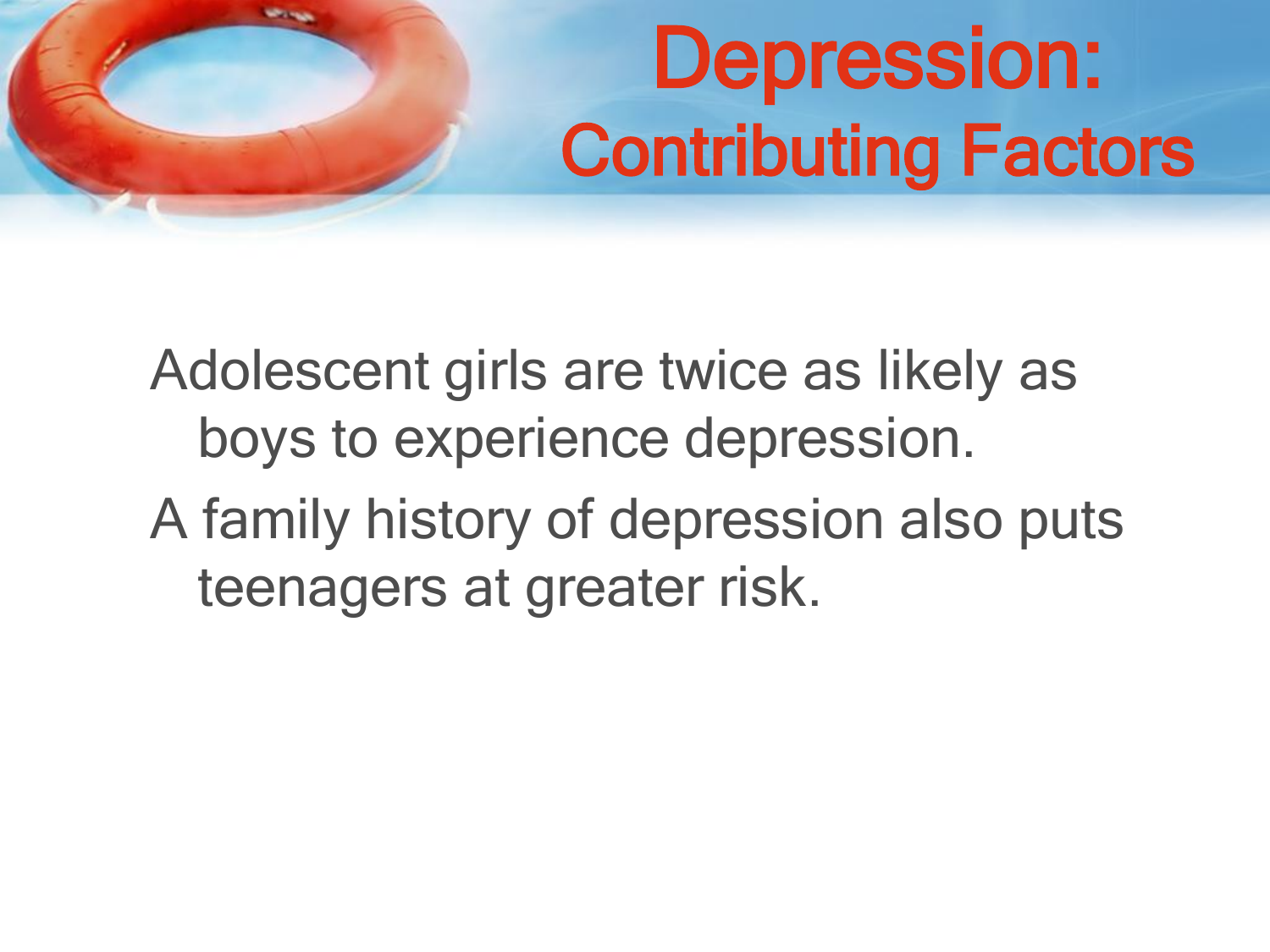## Depression: Contributing Factors

The following events or situations can cause depression: Bullying or harassment Child abuse - both [physical](http://health.nytimes.com/health/guides/disease/child-abuse-physical/overview.html) and [sexual](http://health.nytimes.com/health/guides/disease/child-abuse-sexual/overview.html) Lack of social skills Learning disabilities Long-term illness Poor parenting or care giving Stressful life events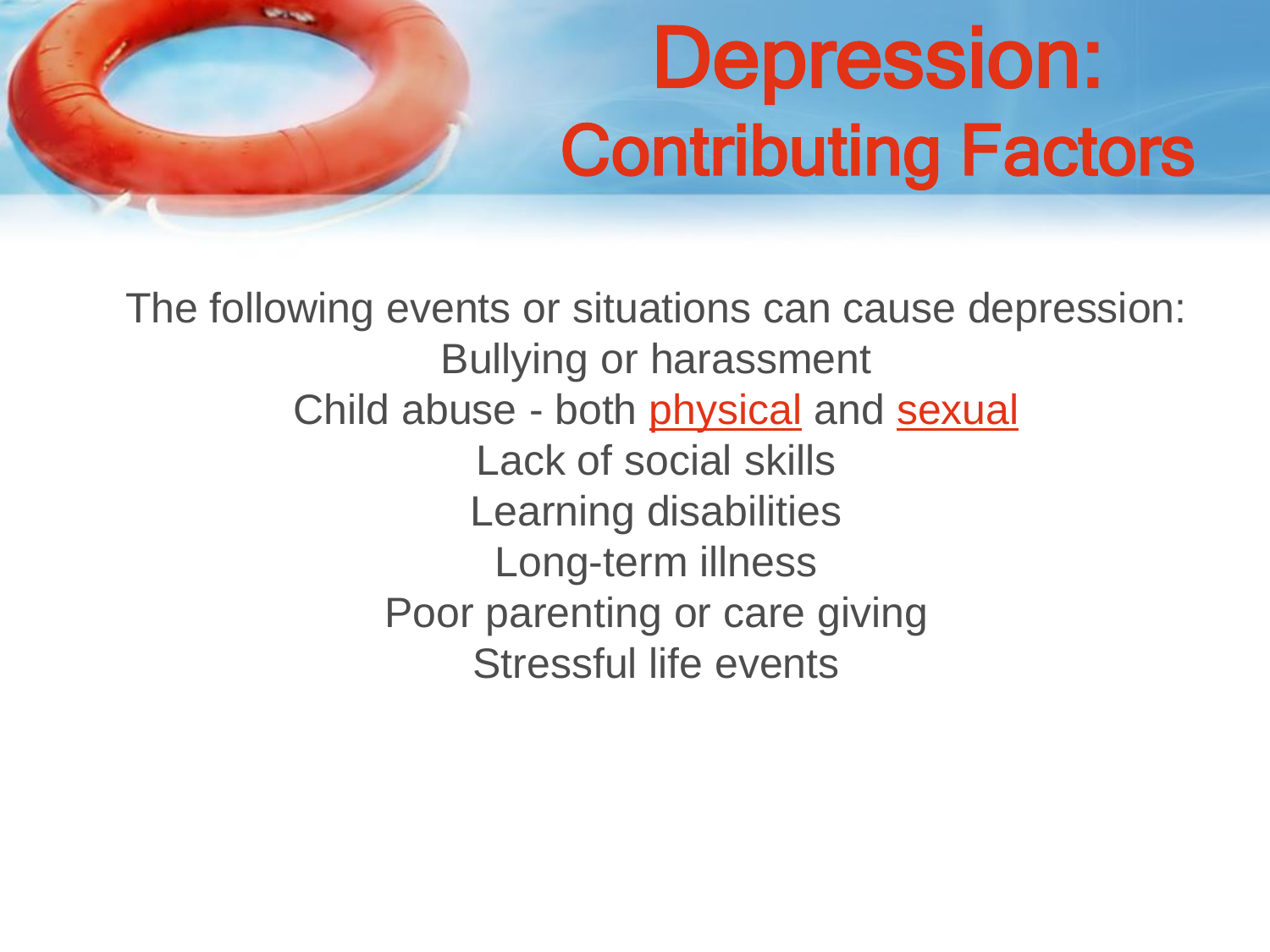# Depression: Co-morbitity

Many adolescents with depression may also have:

- Anxiety disorders
- Attention deficit hyperactivity disorder (ADHD)
- Bipolar disorder
- Eating disorders ([bulimia](http://health.nytimes.com/health/guides/disease/bulimia/overview.html) and [anorexia](http://health.nytimes.com/health/guides/disease/anorexia-nervosa/overview.html))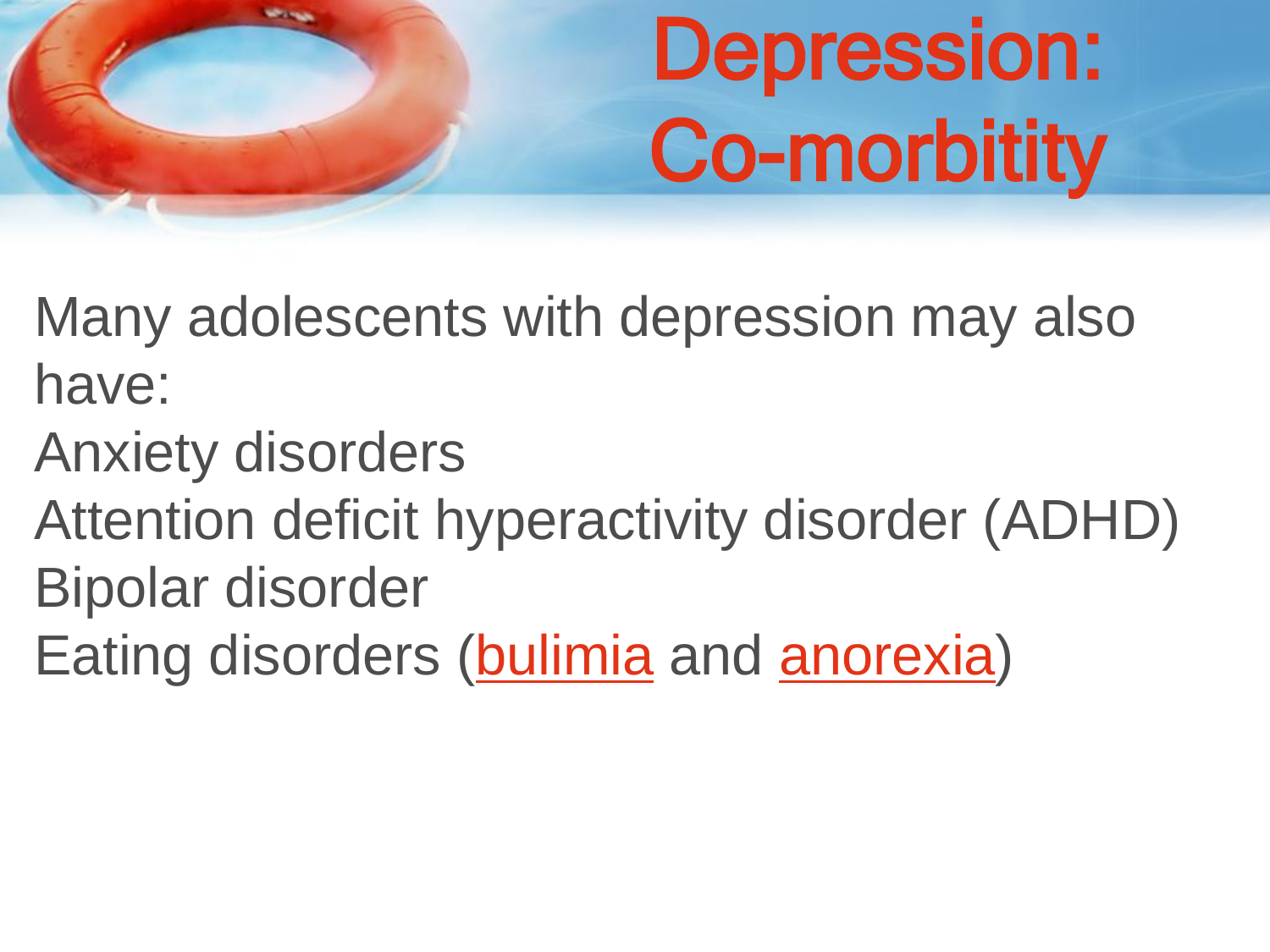# Depression: **Symptoms**

Loss of interest in activities Drinking/Drugs Withdrawing from family & friends Apathy Lack of hygiene/appearance Changes in eating or sleeping habits Irritability, angry or hostile Restlessness & agitation Feelings of worthlessness & guilt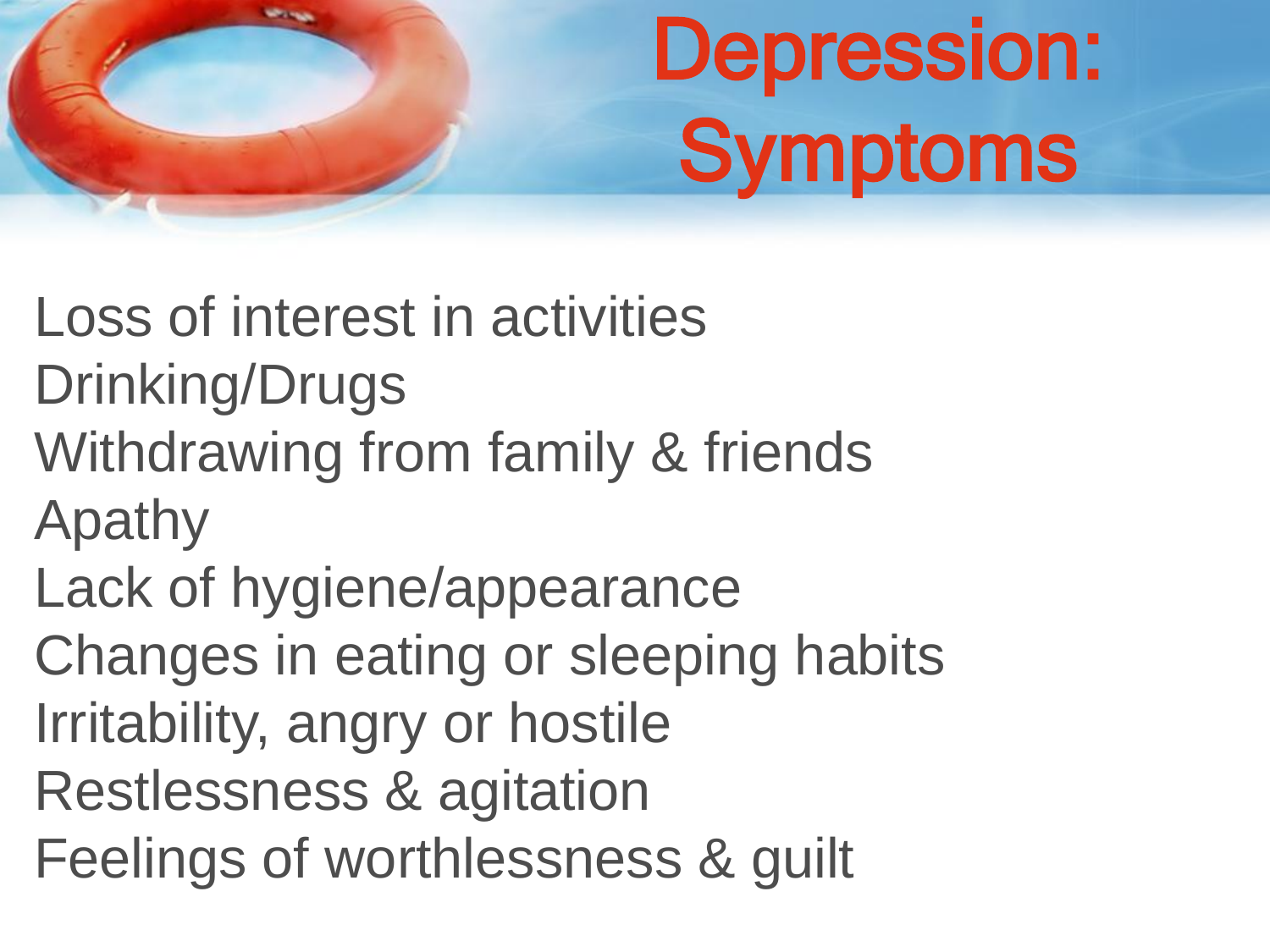# Depression: **Symptoms**

Lack of enthusiasm and motivation Fatigue/lack of energy Tearfulness or frequent crying Difficulty concentrating Drop in grades Thoughts of death or suicide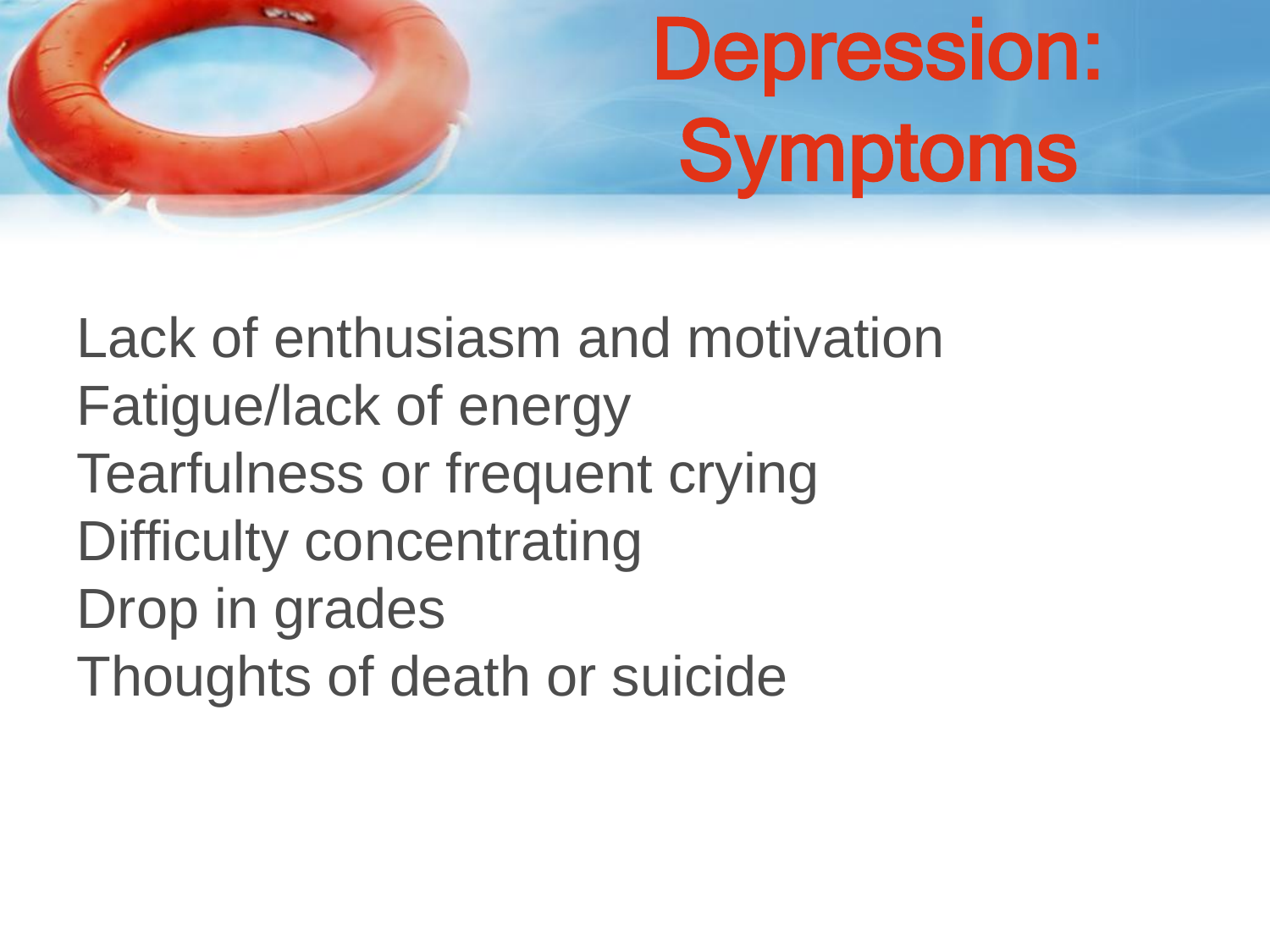



Phone: 817-335-6429 Fax: 817-335-7927

www.theexcelcenter.com www.millwoodhospital.com

# Warning Signs

- Talks about committing suicide
- Gives away prized possessions
- Makes out a will/final arrangements
- Has trouble eating or sleeping
- Experiences drastic changes in behavior
- Withdraws from friends/social activities
- Loses interest in what interested them most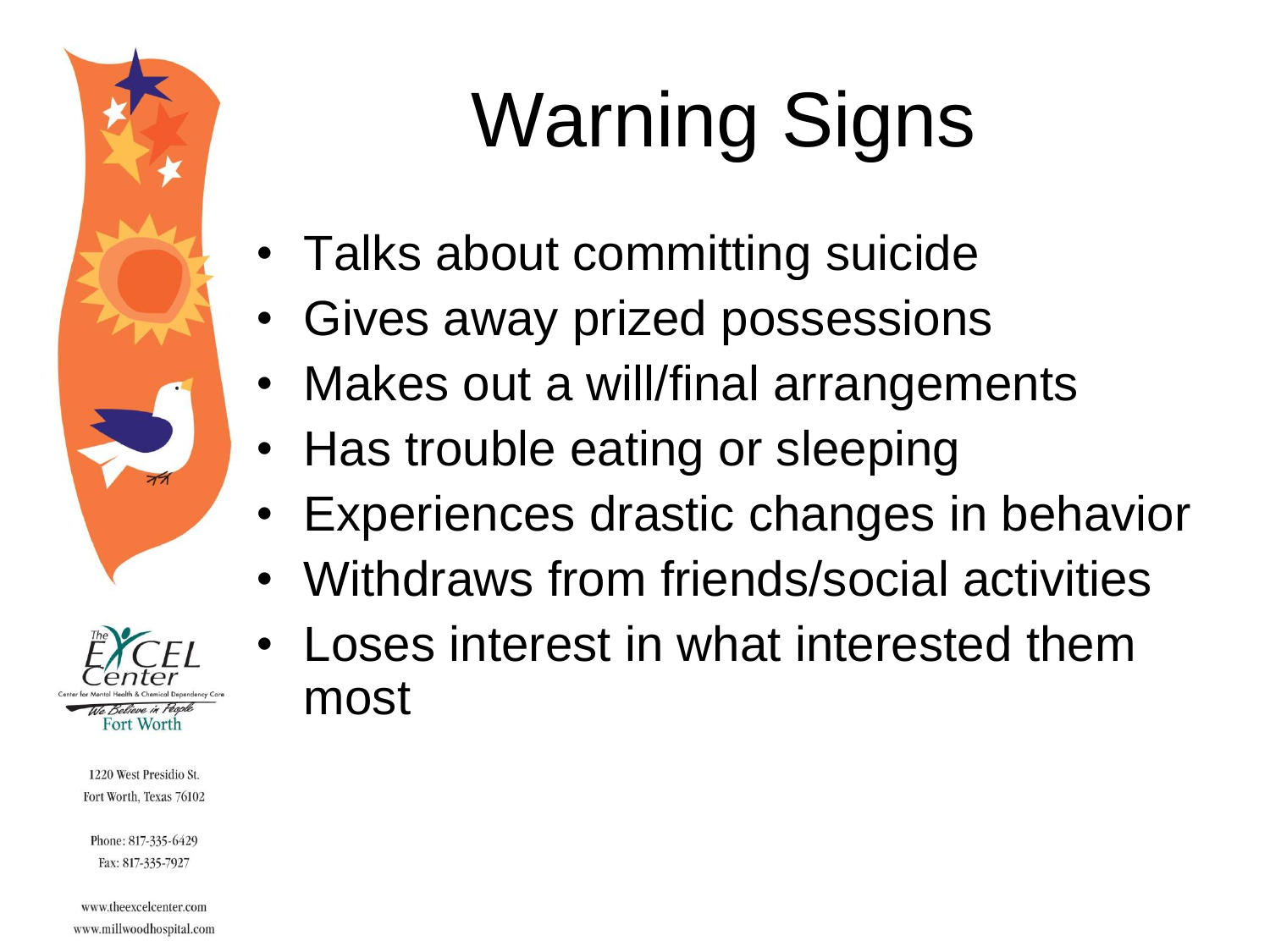

# Warning Signs

- Takes unnecessary risks
- Is preoccupied with death or dying
- Loses interest in appearance
- Increase use of alcohol or drugs



1220 West Presidio St. Fort Worth, Texas 76102

Phone: 817-335-6429 Fax: 817-335-7927

www.theexcelcenter.com www.millwoodhospital.com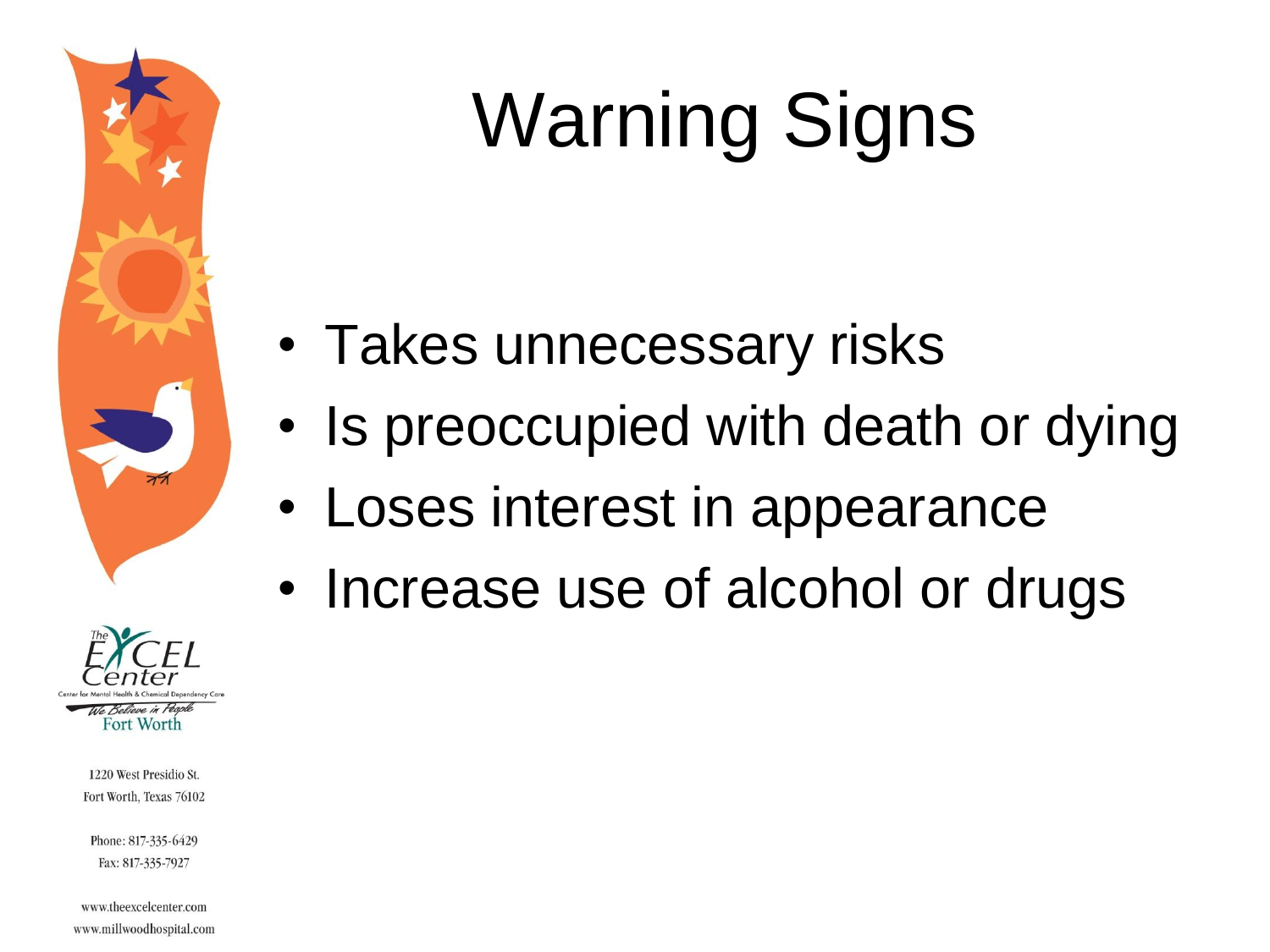



Phone: 817-335-6429 Fax: 817-335-7927

www.theexcelcenter.com www.millwoodhospital.com

# Warning Signs

- Direct threats: "I want to die"
- Indirect threats: "You'd be better off without me."
- Repeated expressions of hopelessness
- Sudden & unexpected change to a cheerful attitude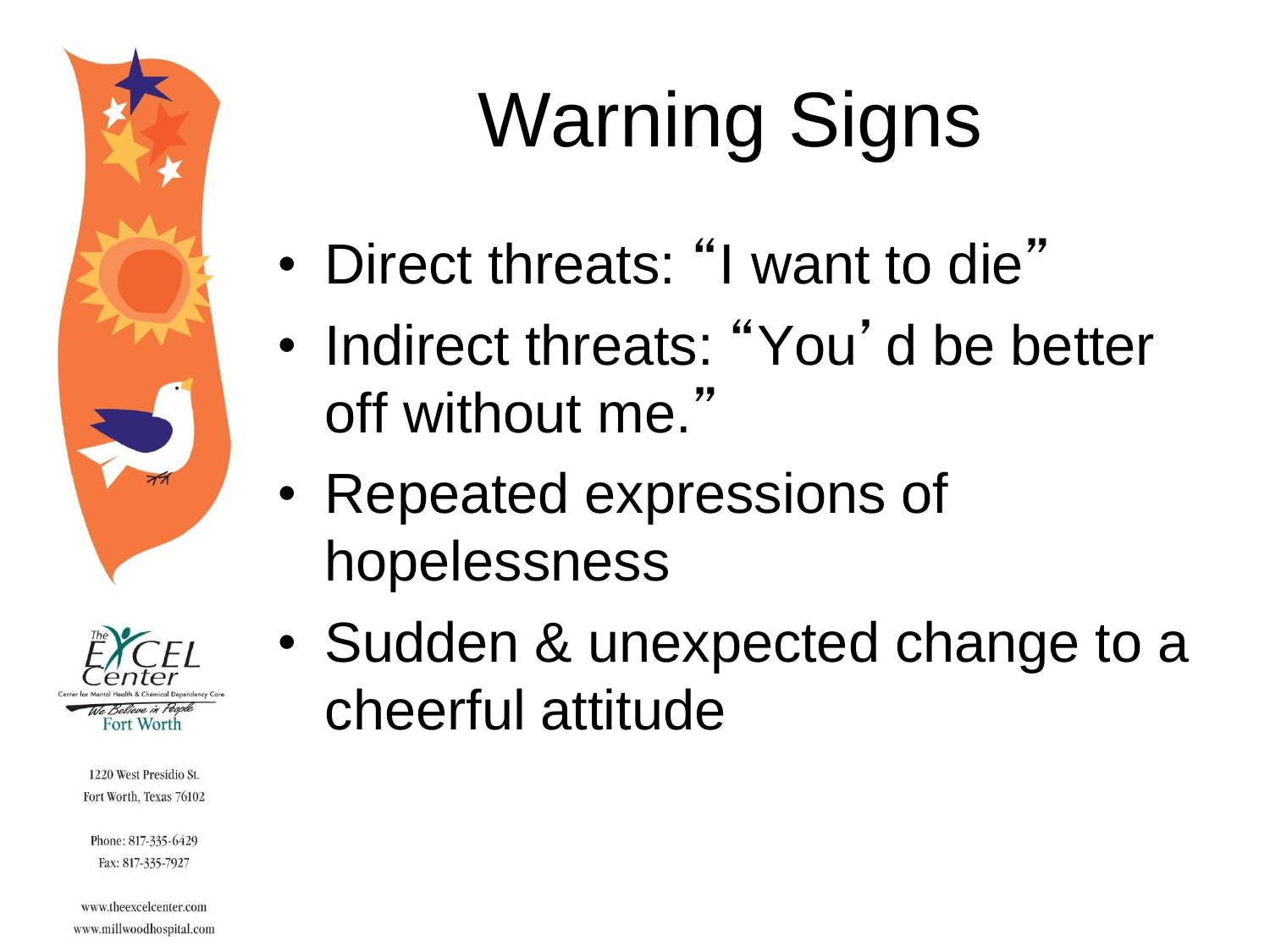# Depression: Ways to Help

Parents should seek help for their child from a mental health professional if they see one or more of these behaviors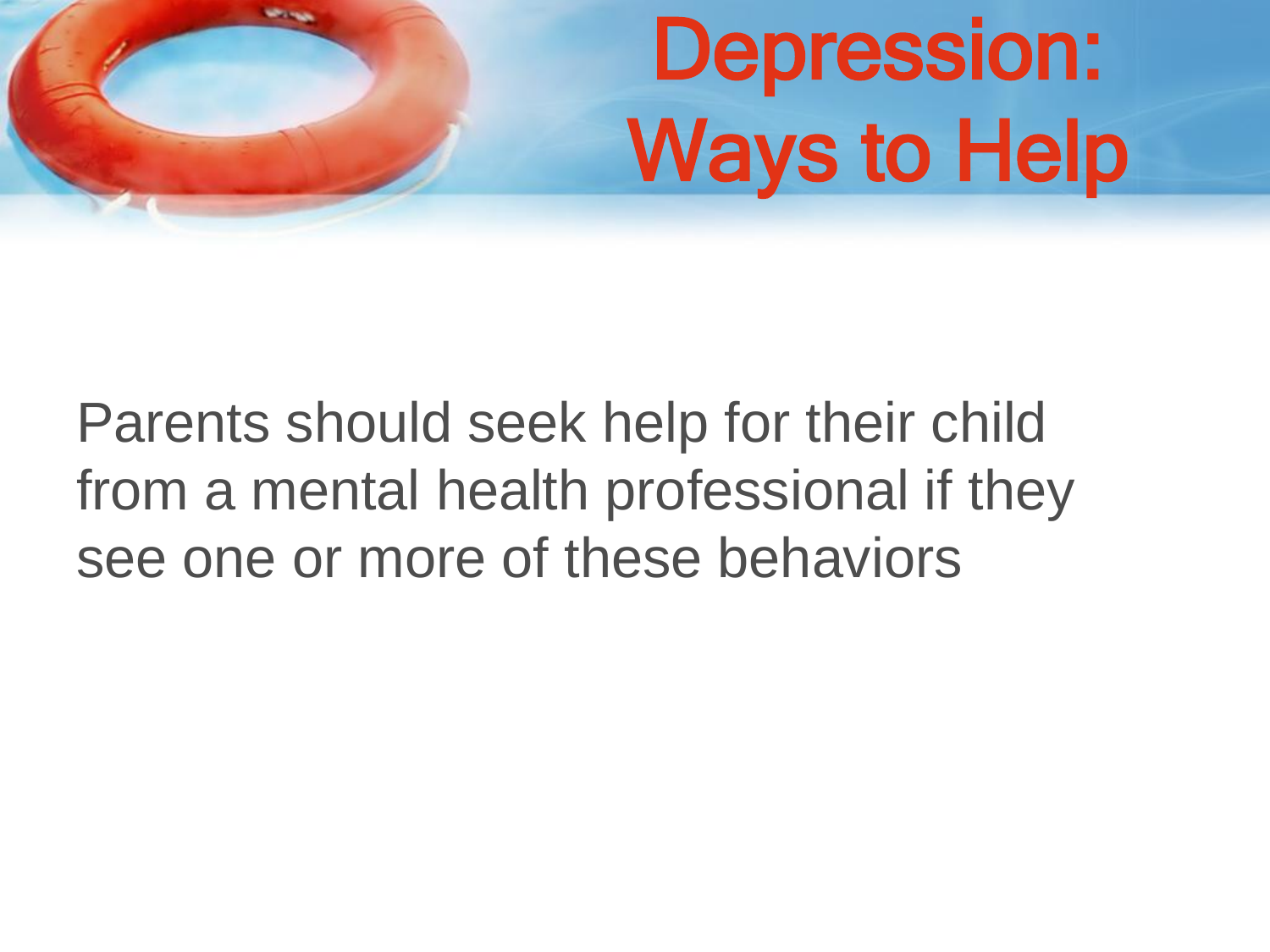

# Prevention Methods

- Suicide Risk Assessments
- Emergency Conference
- Release Of Information
- Agreement to participate in care
- Support plan



1220 West Presidio St. Fort Worth, Texas 76102

Phone: 817-335-6429 Fax: 817-335-7927

www.theexcelcenter.com www.millwoodhospital.com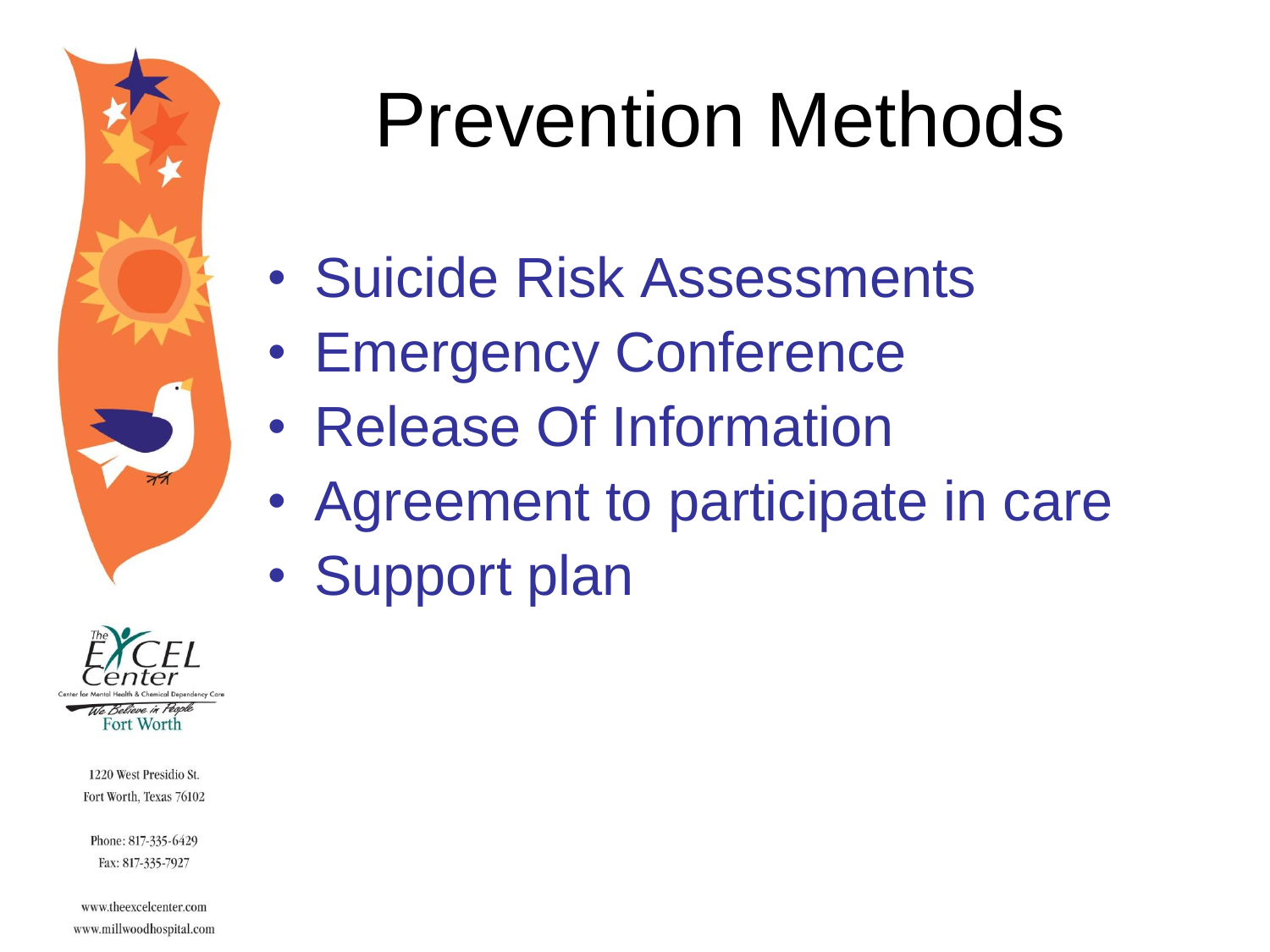



Phone: 817-335-6429 Fax: 817-335-7927

www.theexcelcenter.com www.millwoodhospital.com

# Protective Factors & Preventive Methods

- Supportive family, friends and community relationships
- Responsive and ongoing medical and mental health care
- Safe schools and school connectedness
- Cultural & religious beliefs that discourage suicide
- Friends/peer relationships that are supportive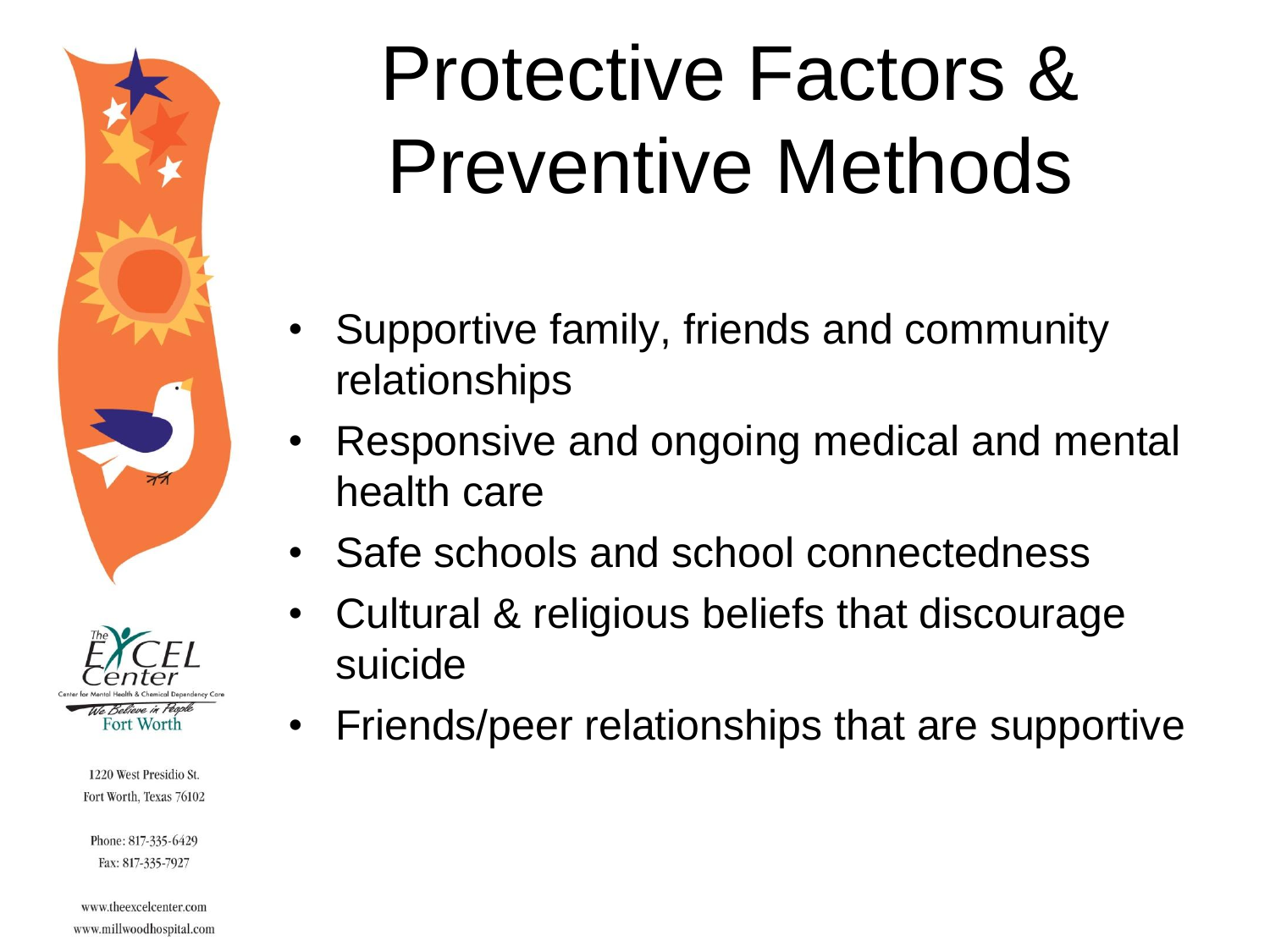



Phone: 817-335-6429 Fax: 817-335-7927

www.theexcelcenter.com www.millwoodhospital.com

# Prevention Methods

- Be direct. Talk openly and matterof-factly about suicide
- Listen attentively without judgment
- Find a safe place to talk and allow as much time as necessary
- Get involved. Be available. Show interest and support
- Help find help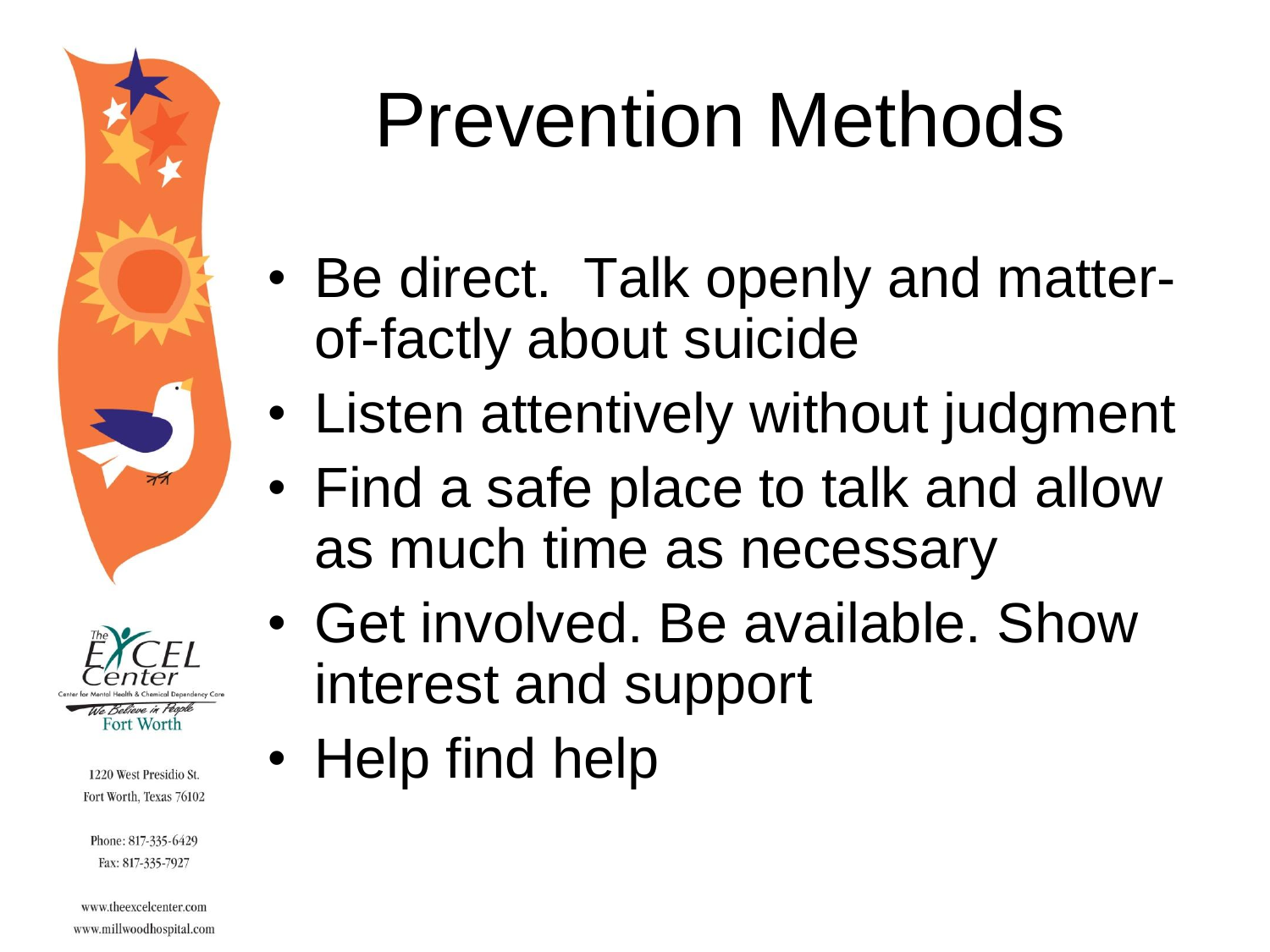



Phone: 817-335-6429 Fax: 817-335-7927

www.theexcelcenter.com www.millwoodhospital.com

# Communicating During a Crisis

- Goal is Safety
- Goal is to make teen feel connected/that someone cares
	- "It sounds like this is really overwhelming"
	- "You are describing really sad time"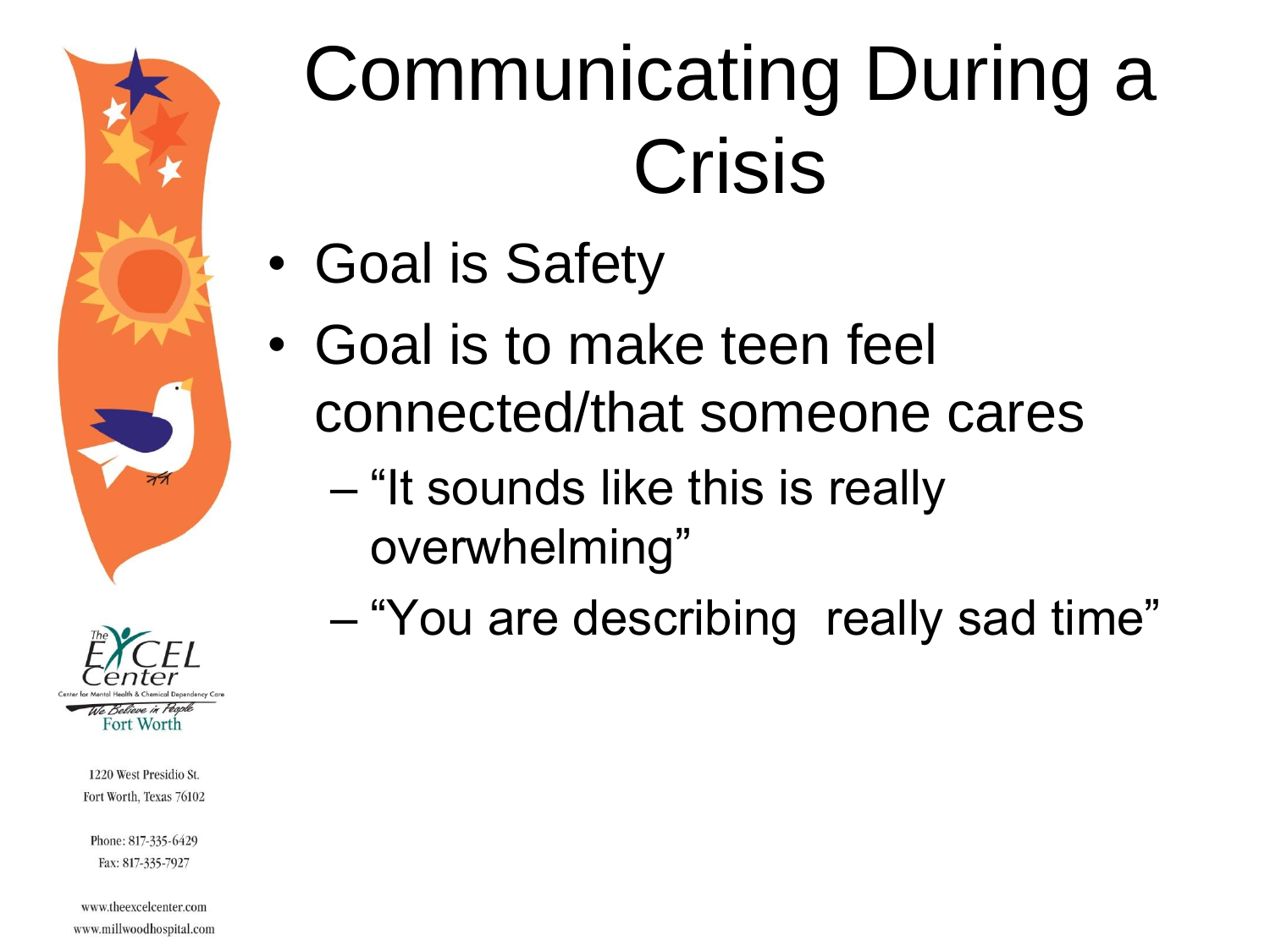

### Communicating During a Crisis

Don't Say I understand

I know how you feel

Just calm down

Do Say Help me to understand

I can't imagine how you feel

You seem upset. I am here to help you



1220 West Presidio St. Fort Worth, Texas 76102

Phone: 817-335-6429 Fax: 817-335-7927

I agree

You are making a big deal out of nothing

This is important to you

I hear you

www.theexcelcenter.com www.millwoodhospital.com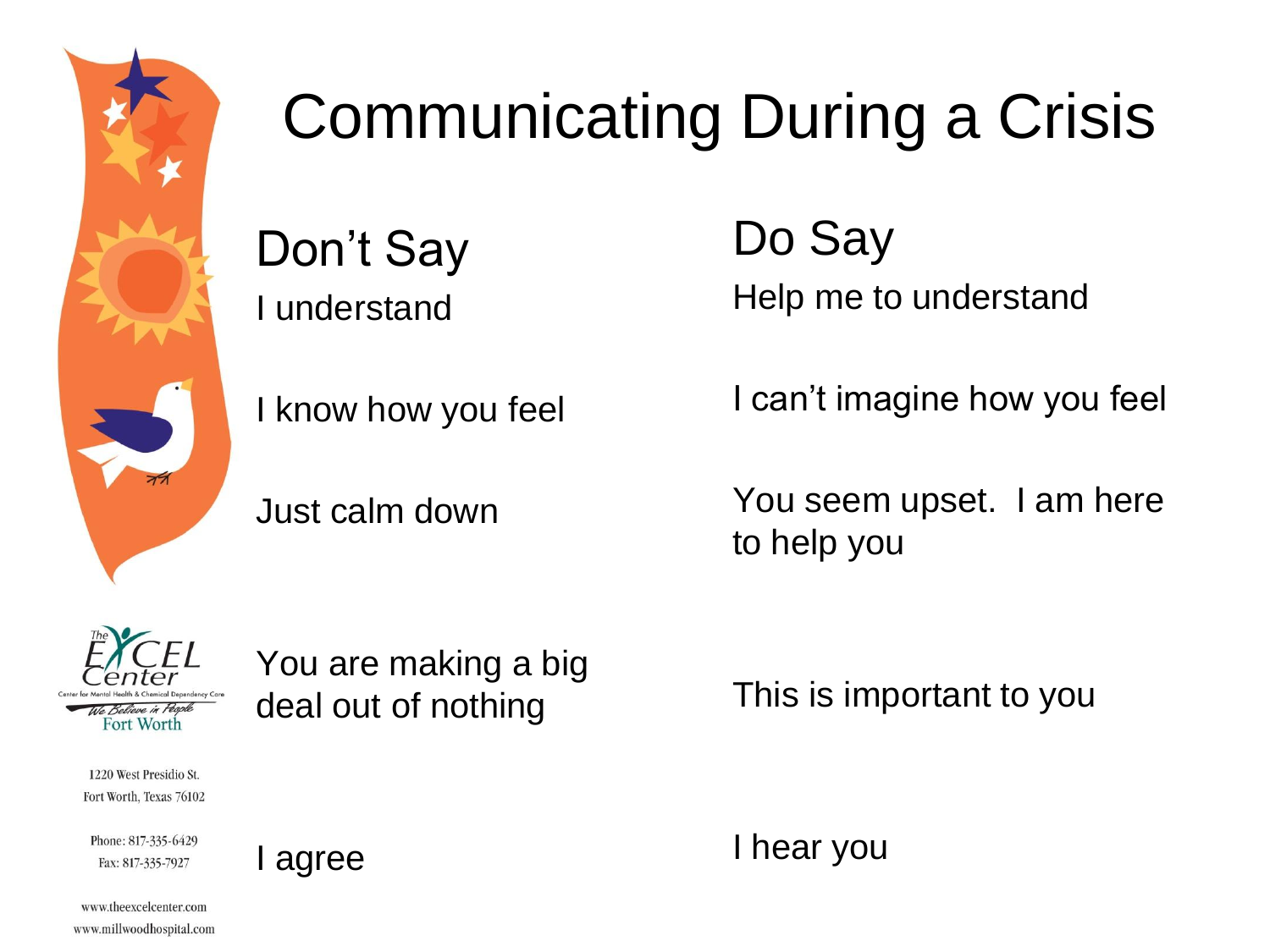



Phone: 817-335-6429 Fax: 817-335-7927

www.theexcelcenter.com www.millwoodhospital.com

## Prevention …

- Do not act shocked, this will create distance
- Don't be sworn to secrecy
- Provide for immediate safety
- Connect with resources
- Notify School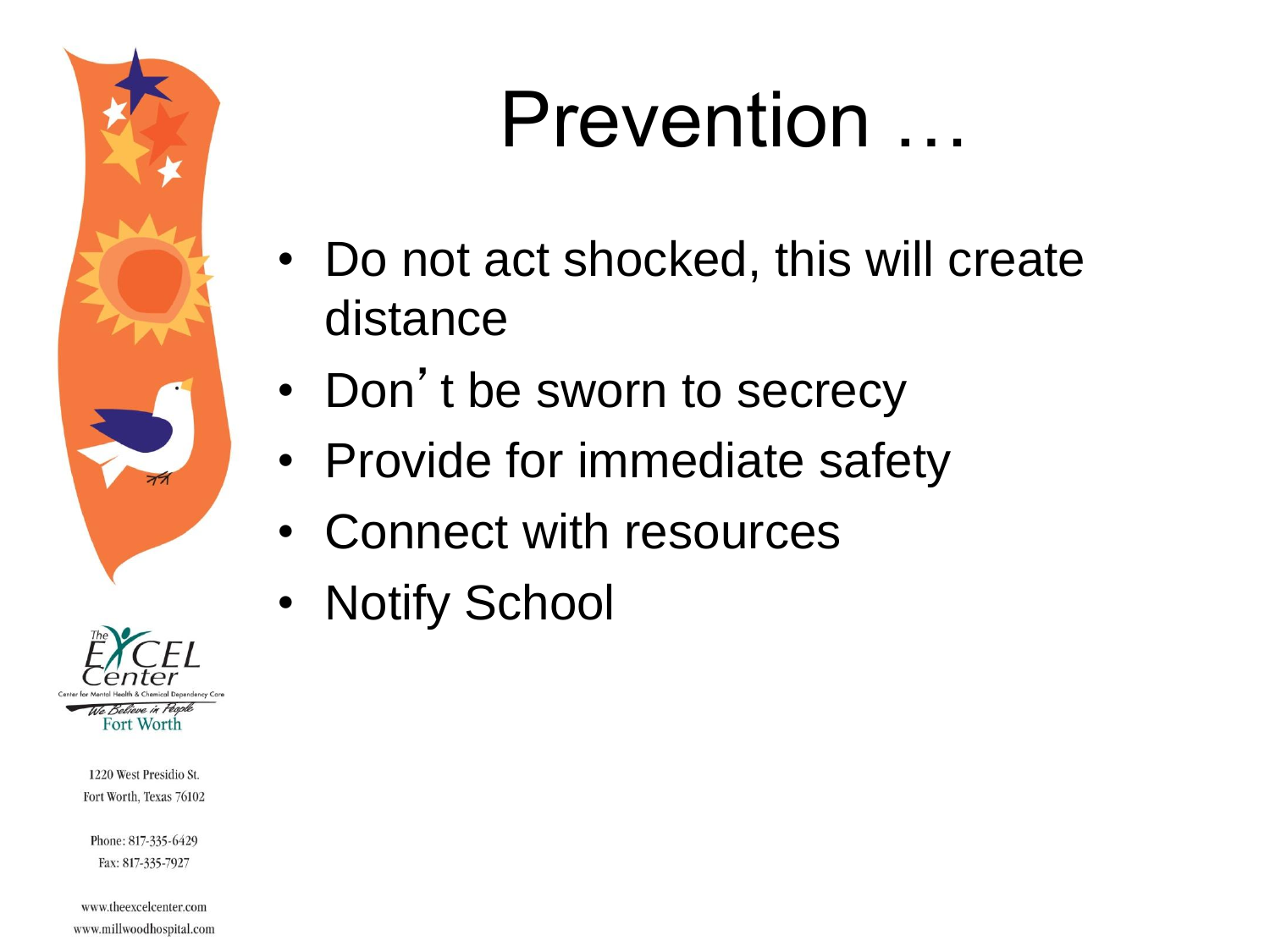



Phone: 817-335-6429 Fax: 817-335-7927

www.theexcelcenter.com www.millwoodhospital.com

## Prevention …

- Make it known when you can be available
- Praise/acknowledge them for having courage to trust you and for working through the situation
- Debrief with your peers/professionals to process emotions and learn from episode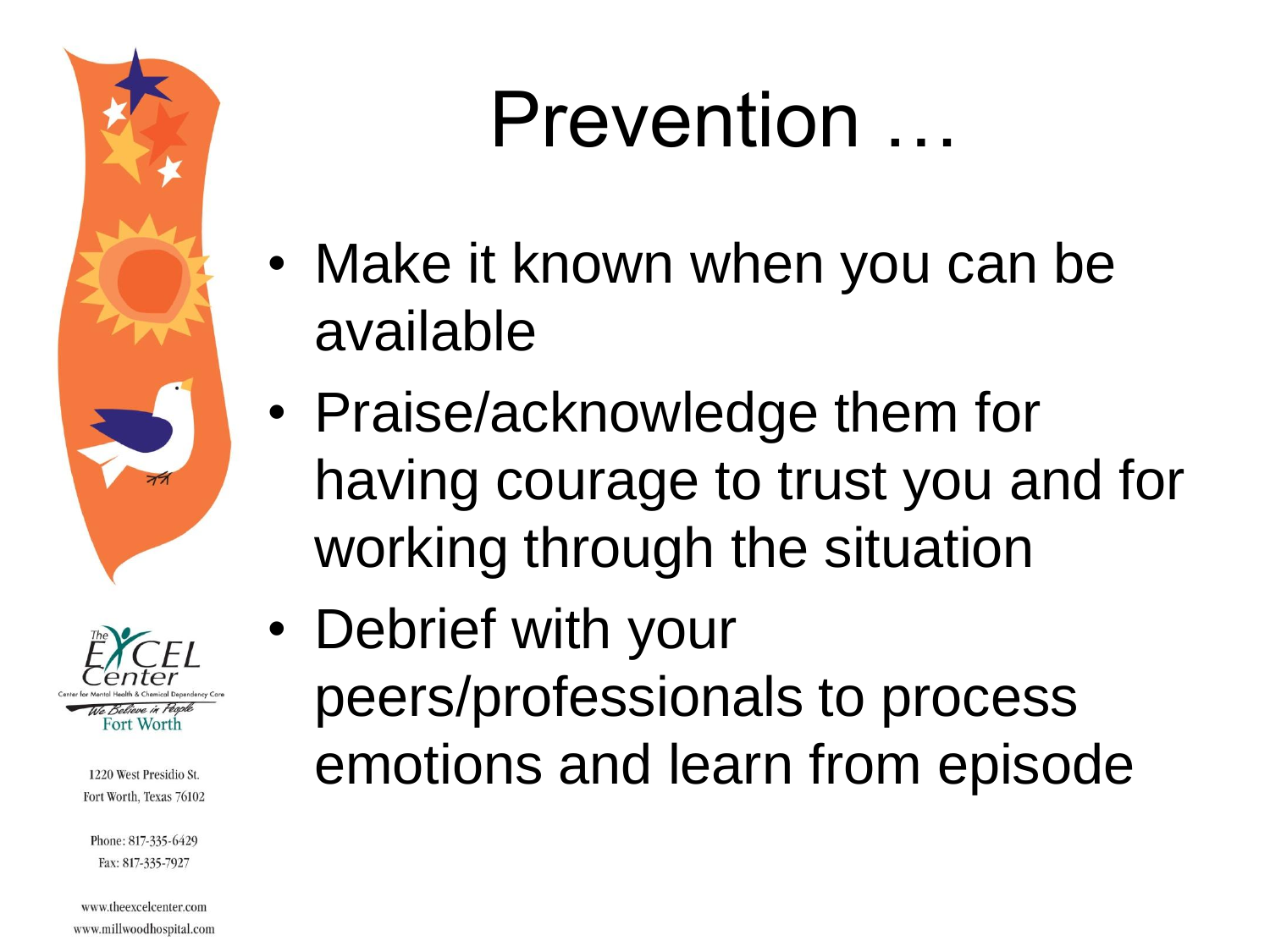

#### to. Believe in Peopl Fort Worth

1220 West Presidio St. Fort Worth, Texas 76102

Phone: 817-335-6429 Fax: 817-335-7927

www.theexcelcenter.com www.millwoodhospital.com

# Suicide Inquiry

(If Suicide Risk Assessment is Not Common Practice)

- Does the student have a specific plan for suicide? If yes, what is the plan?
- Does the student report doing anything today to try to act on these thoughts? If yes, what and when?
- Does the student report a specific event or stressor that is triggering the thoughts? If yes, what?
- Does the student report having command hallucinations to kill or harm self? If yes, what are they saying to do?
- Has the student written a suicide note?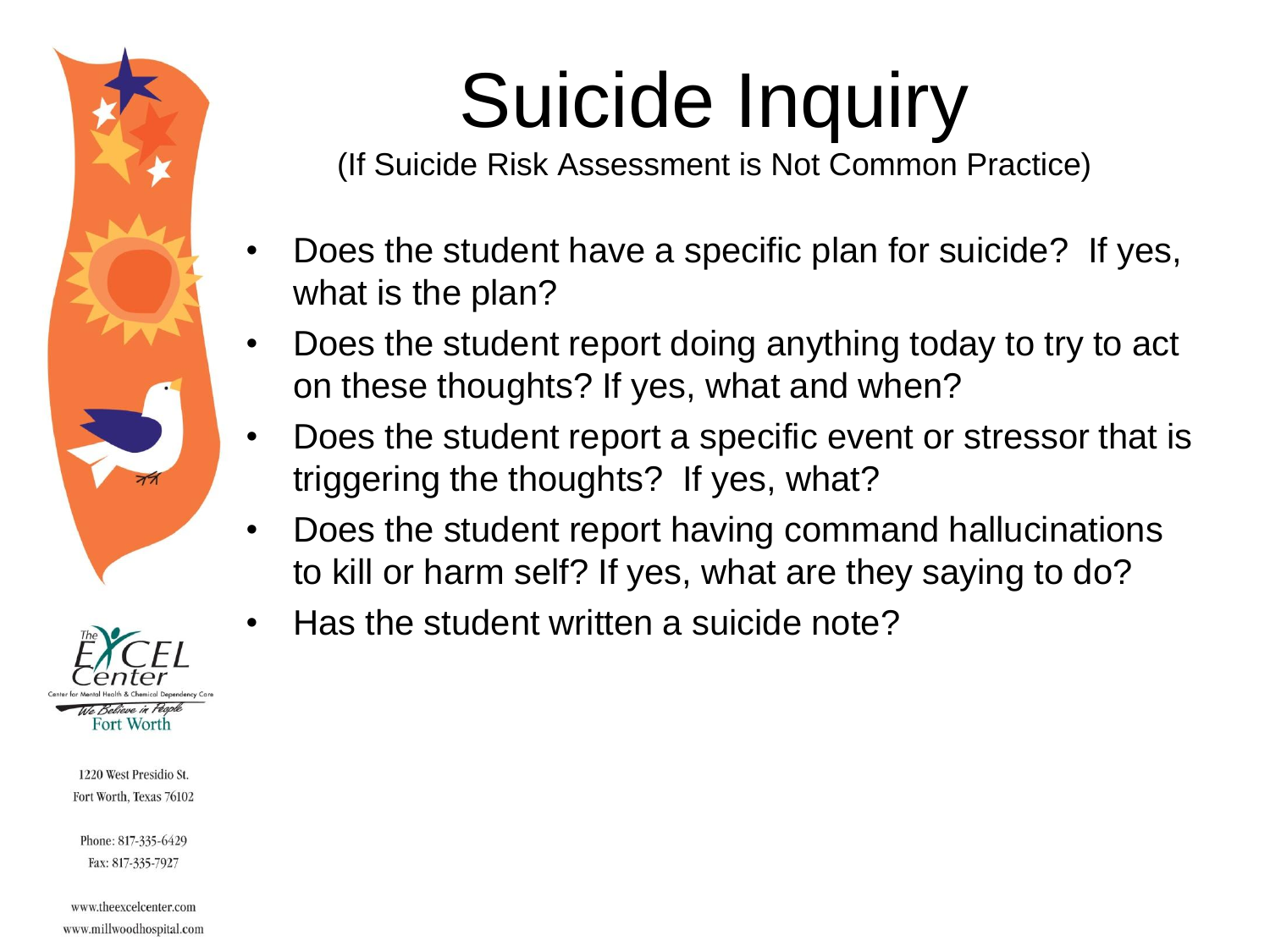



Phone: 817-335-6429 Fax: 817-335-7927

www.theexcelcenter.com www.millwoodhospital.com

### If Answered "Yes", then

(Follow ISD Protocol and)

- Notify parent
- Maintain 1:1 with child until parent arrives
- Refer to hospital for mental health assessment
- Require signed document by mental health professional that child may return to school
- If child hospitalized or treated in day treatment, require copy of aftercare plan and medication list so you can develop a support plan upon student's return to school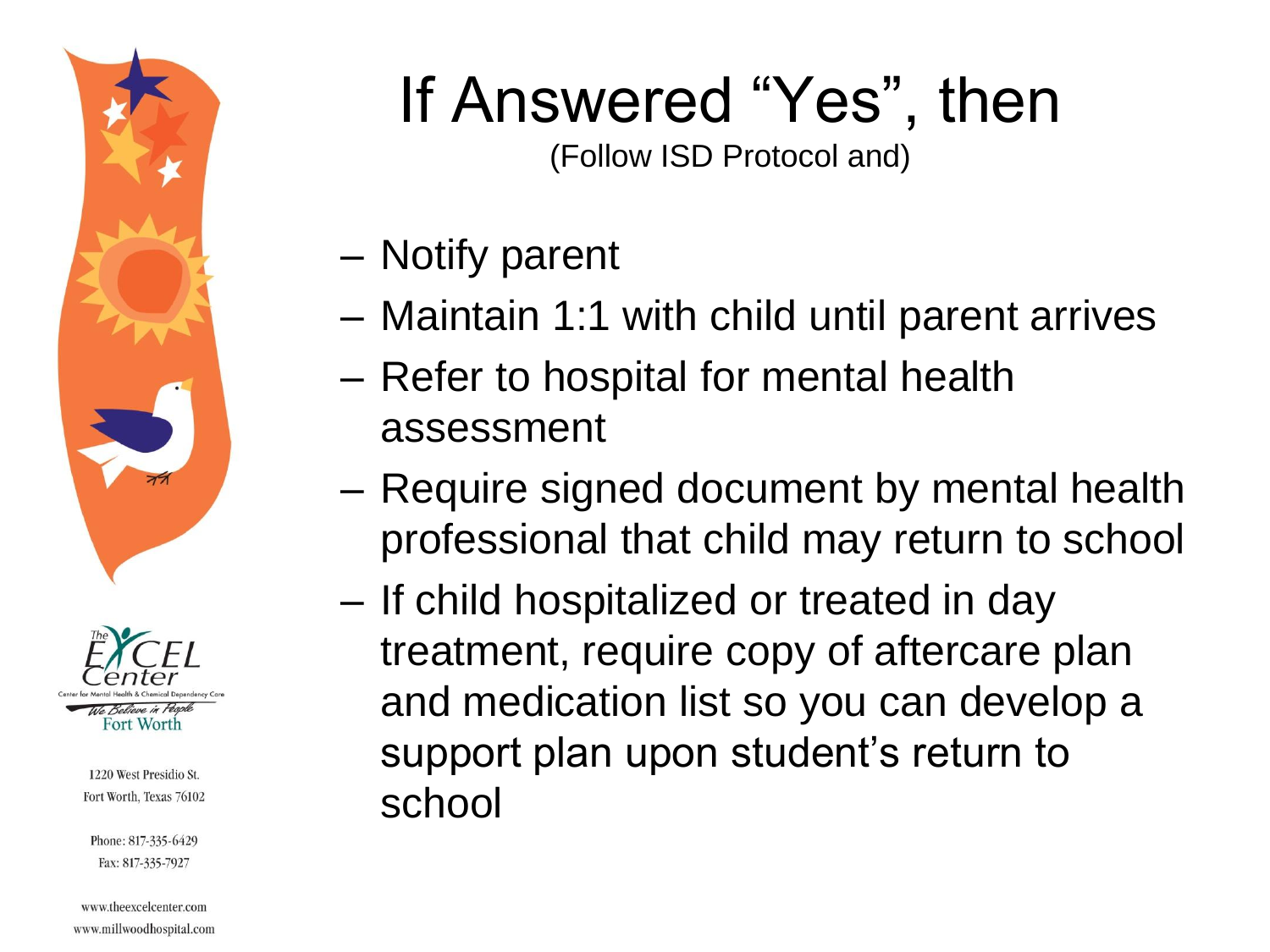

# Do we believe their threat could be serious enough to respond?

What keeps us from responding?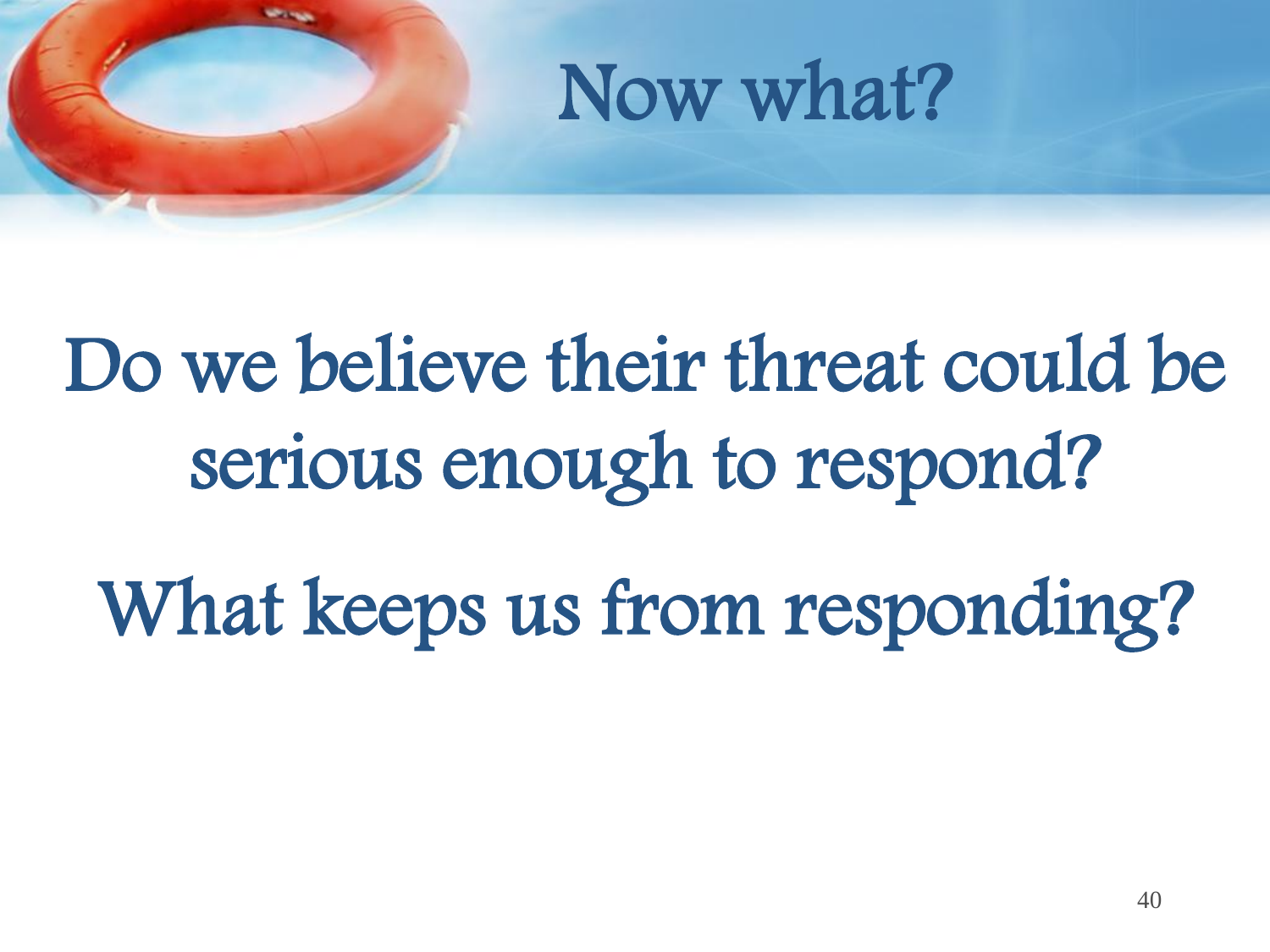#### Basic Rule to Remember

If you have any doubt of a young person's intentions or any concern about their behavior, get professional help for them immediately!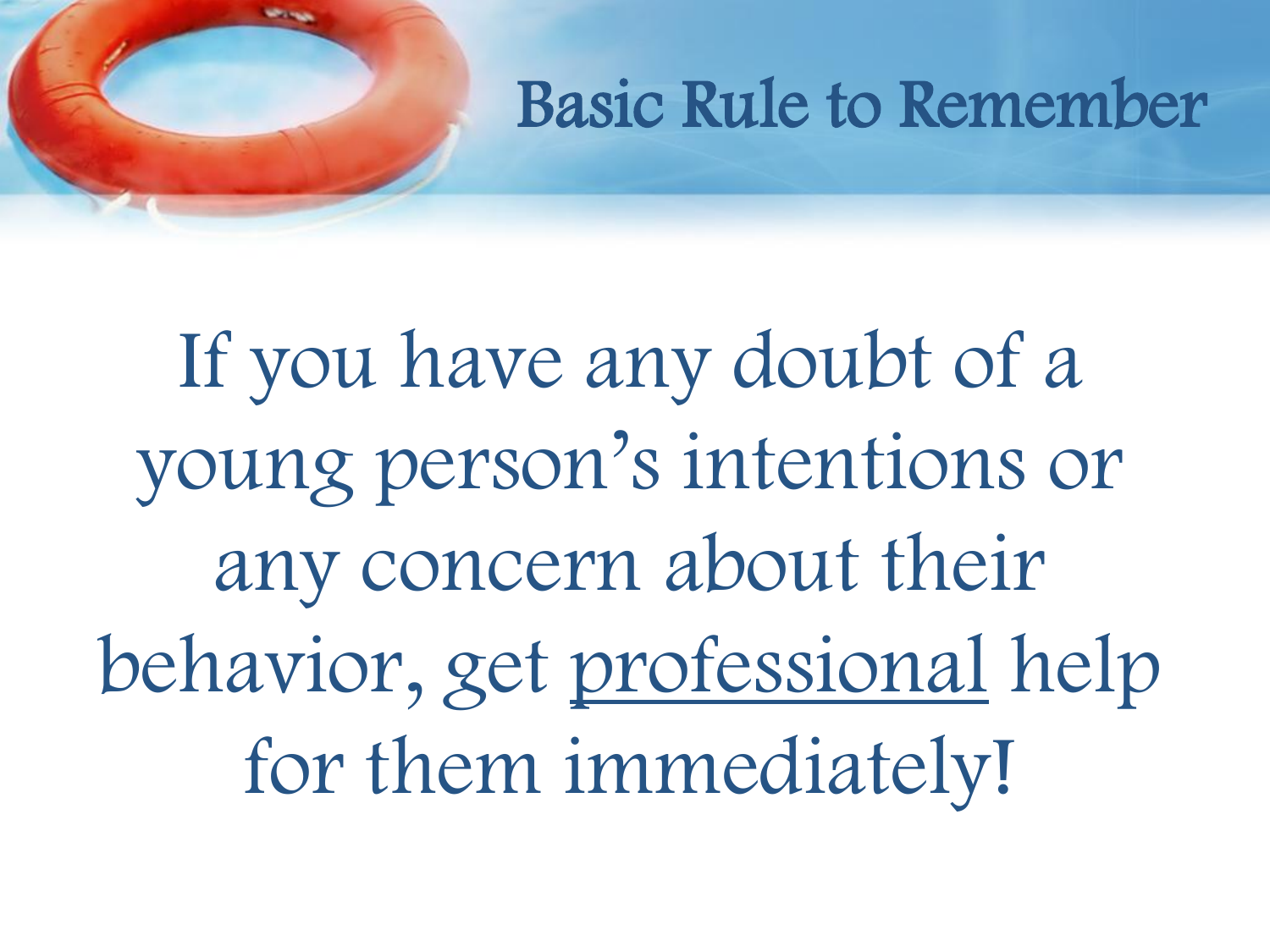

#### Three Easy Steps You Can Take Daily

1. Notice 2. Ask 3. Get help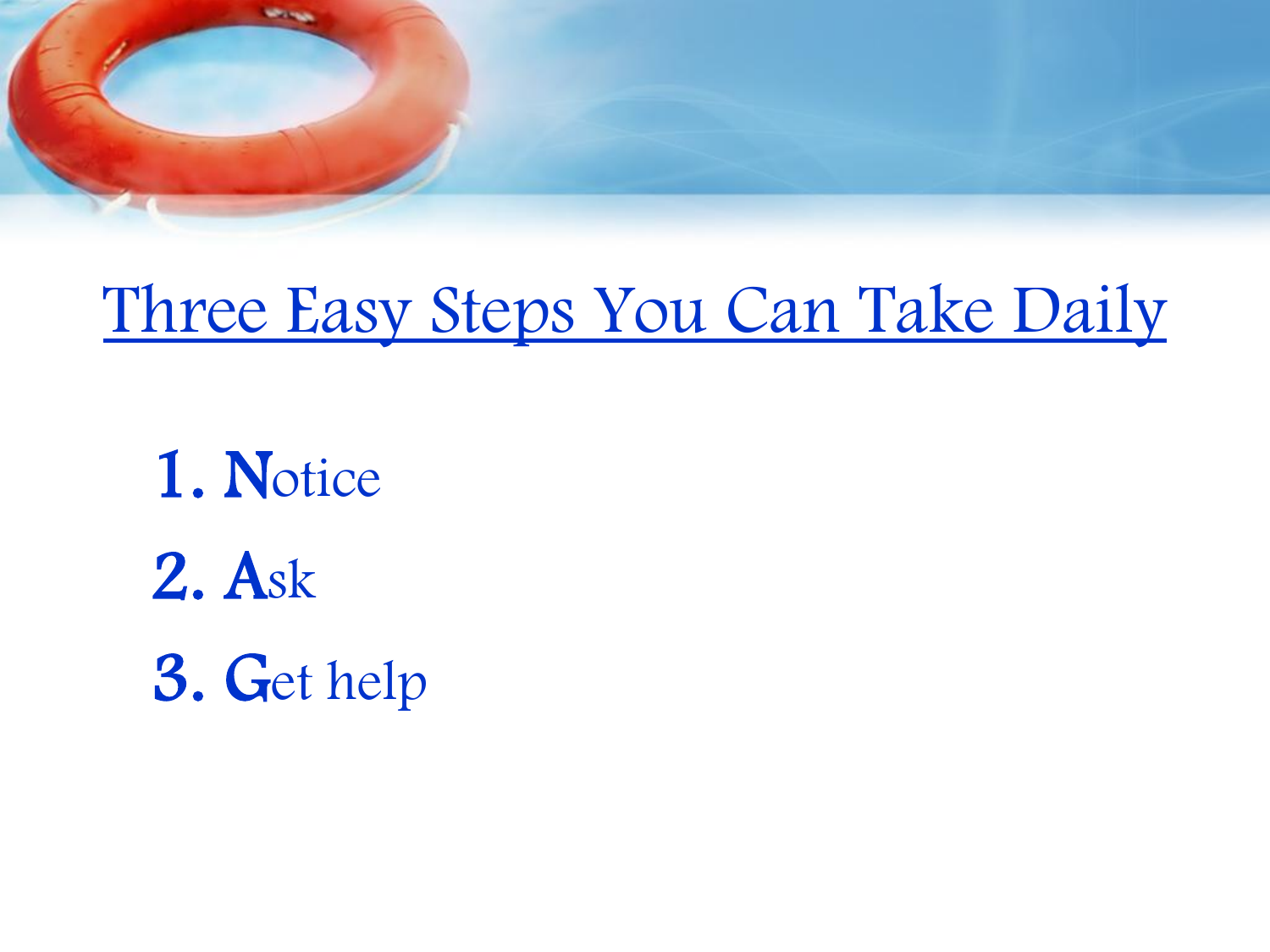# Steps to Take

Learn the emergency protocol for your organization.

Does your organization have a plan for helping young people who are at risk?

Does your school perform suicide risk assessments?

Who are the key people to contact if a person needs help?

Be prepared to ask questions.

If you feel a person may really be at risk, be ready to ask the hard question: "Are you thinking of killing yourself?"

Identify staff and resources for help.

Know who to contact first in your organization, then in your community. This is not a problem anyone should handle alone. Be sure the individual's parents are appropriately notified

NEVER keep a suicide threat or attempt secret from parents.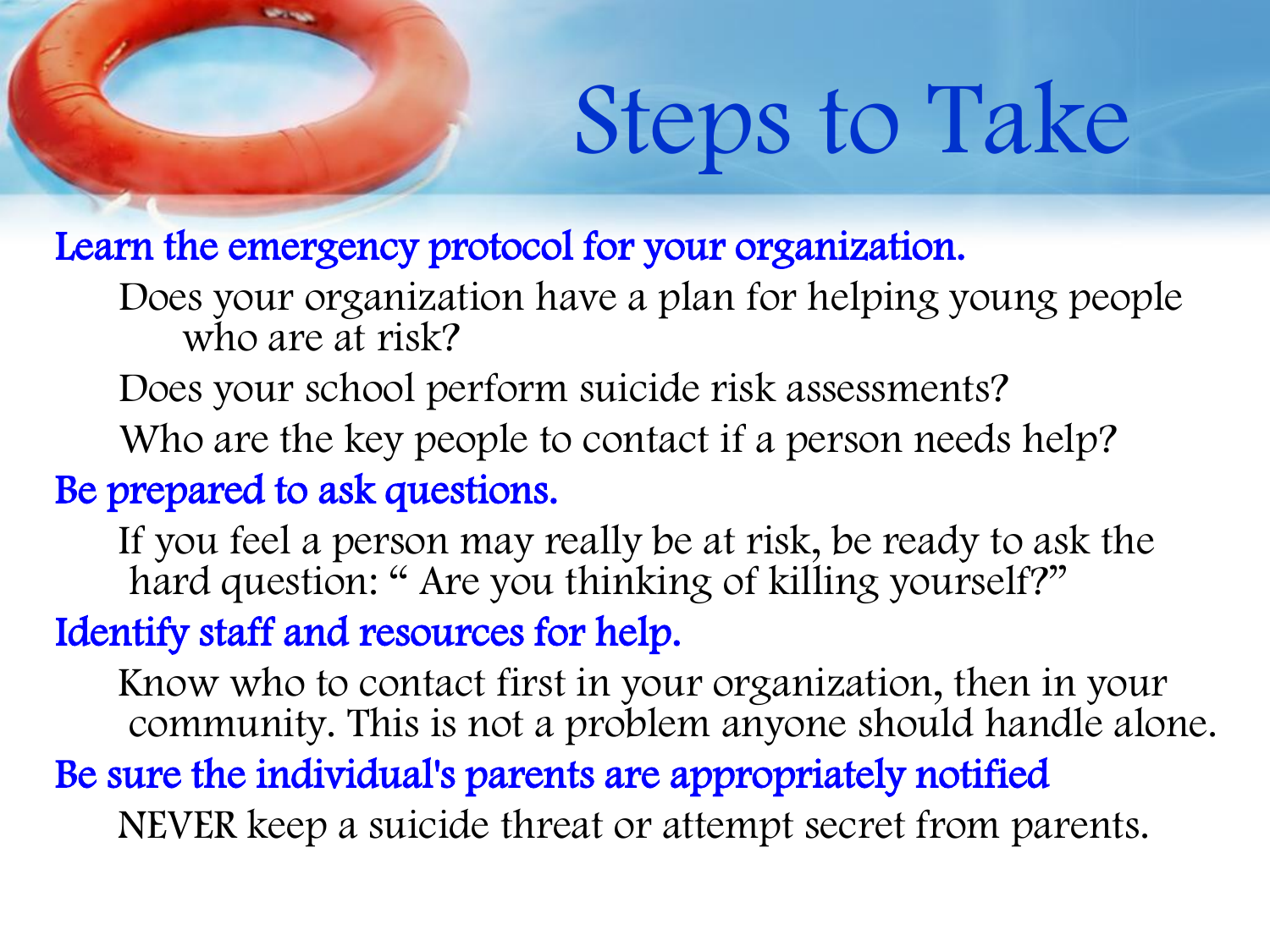

## Prevention

#### Suicide Prevention

- 211
- 911
- National Action Alliance for Suicide Prev
- **ASIST** (Applied Suicide Invention Skills Training)
- **QPR** (Question, Persuade and Refer)
- SOS (Signs of Suicide) and Teen Screen
- Yellow Ribbon International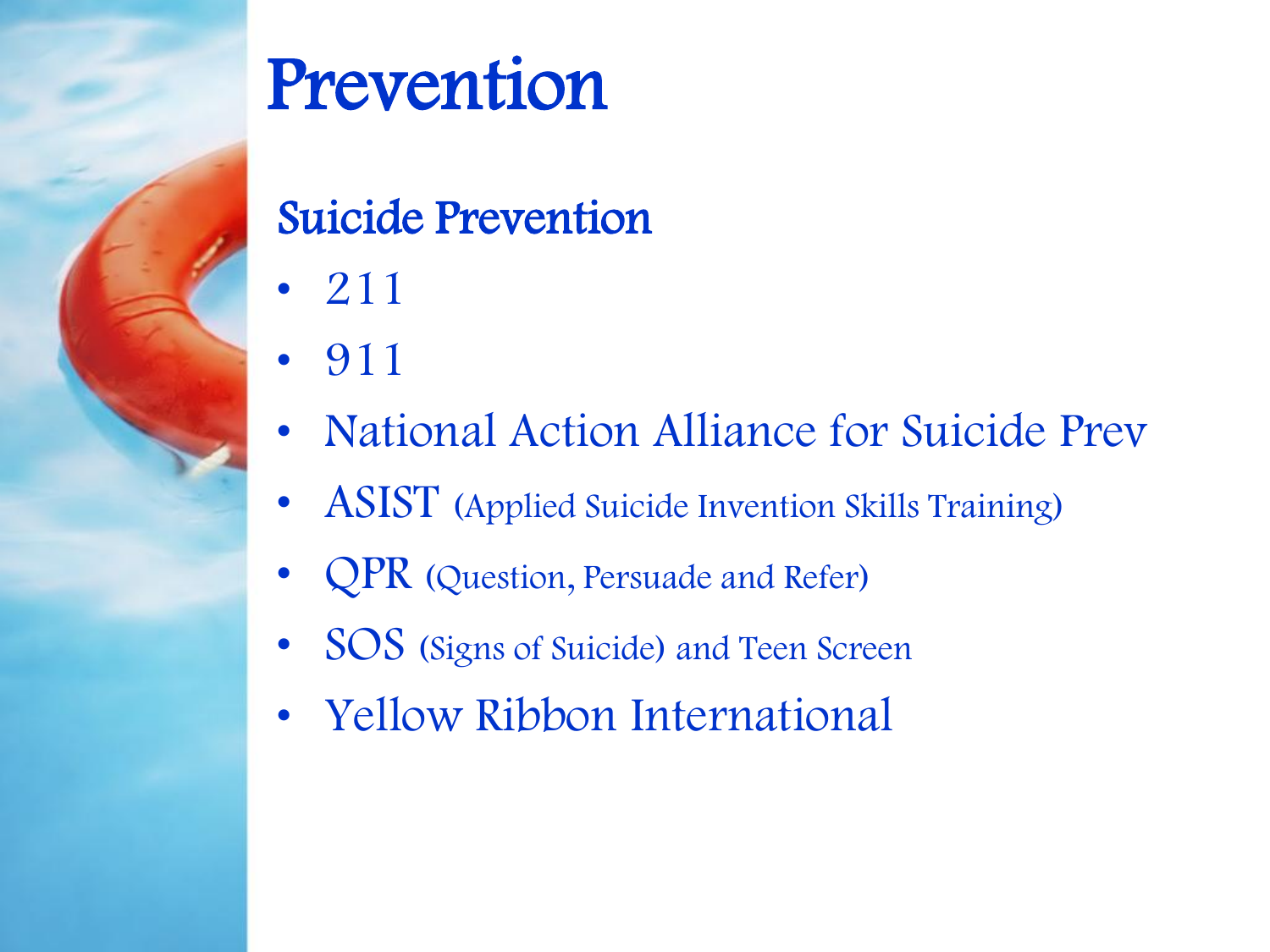

## Local Resources

#### **Intervention**

- 211
- 911
- The Excel Center of Fort Worth
- Hospitals
	- Millwood
	- Cook Children's
	- JPS
	- Sundance
	- Harris Springwood
- MHMR/MCOT (Crisis line and mobile crisis team)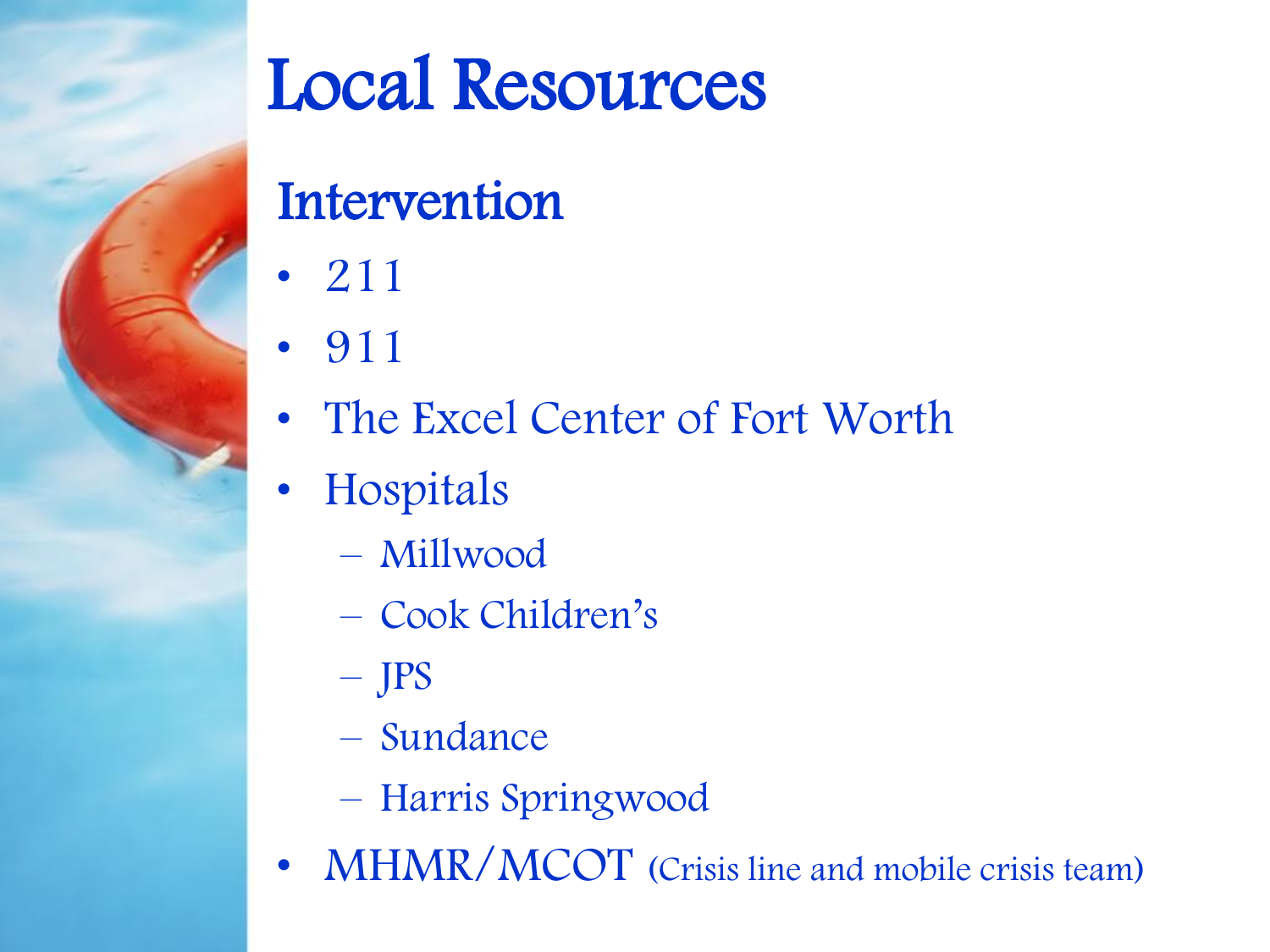## What will you do?

Be prepared for questions or for the moment you realize a young person you know may be at risk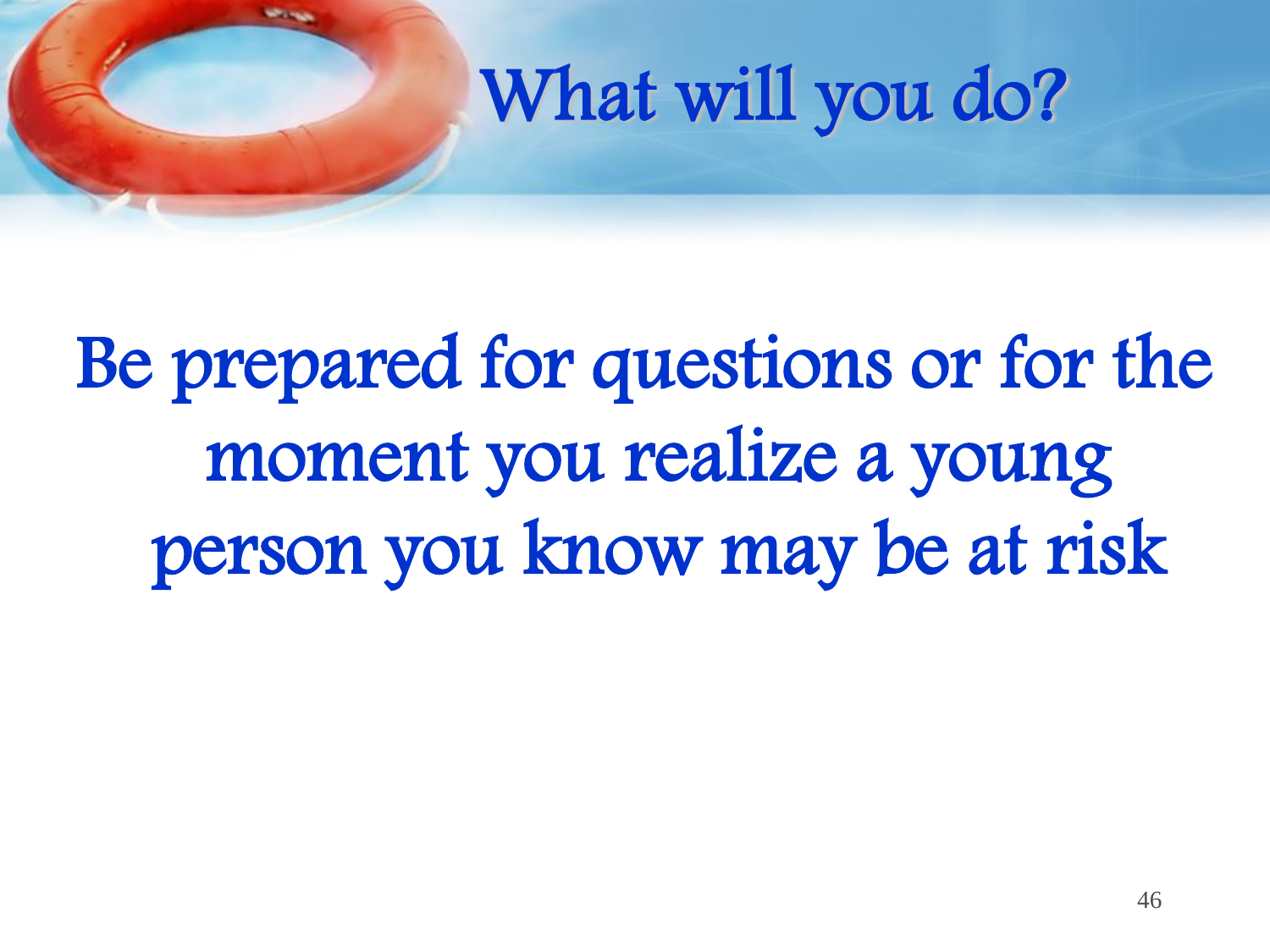## We Must Not Be Afraid to Respond

You may just have saved a life or at the very worst: Made them feel someone cares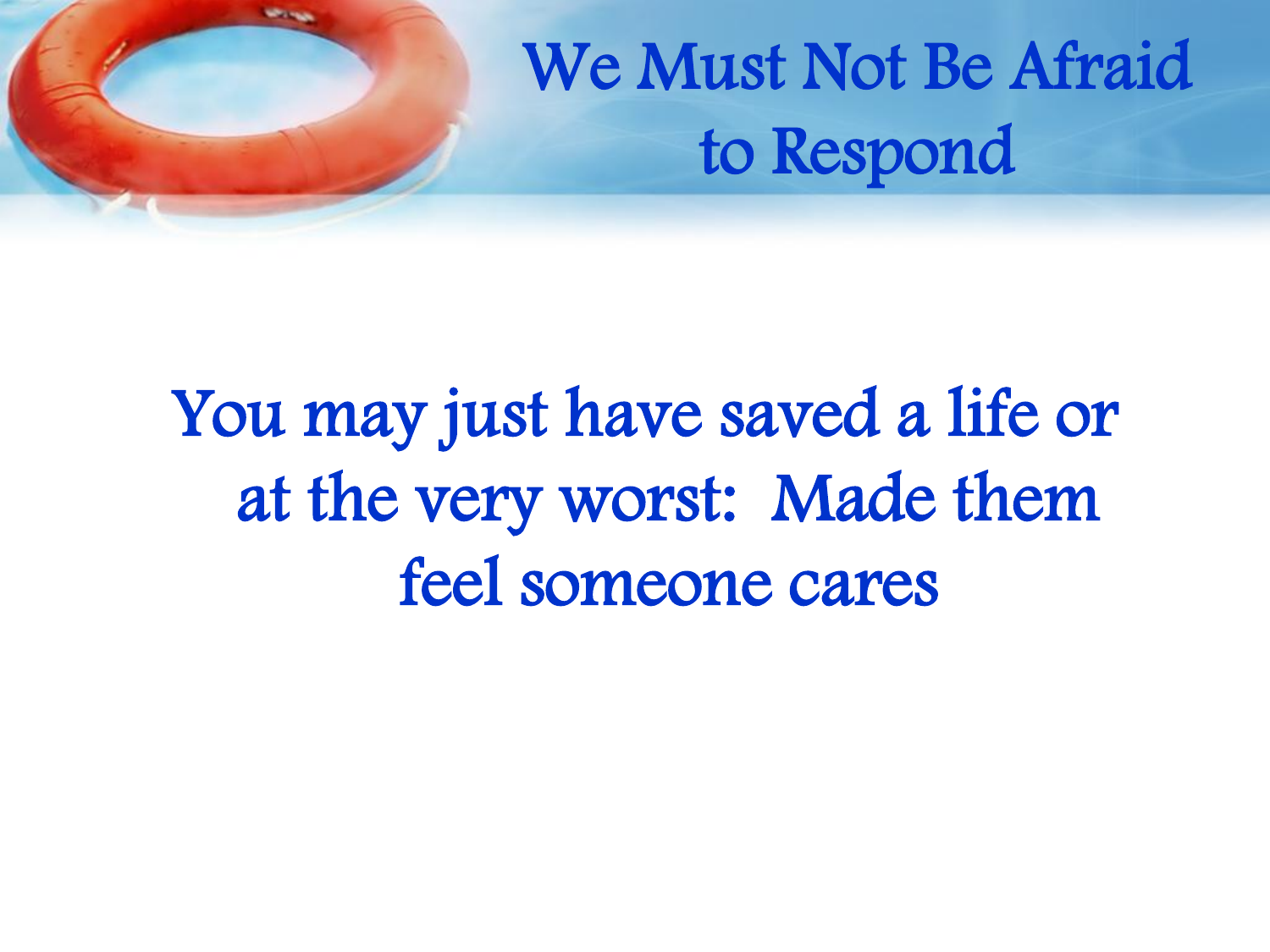

### The Difference Maker is …

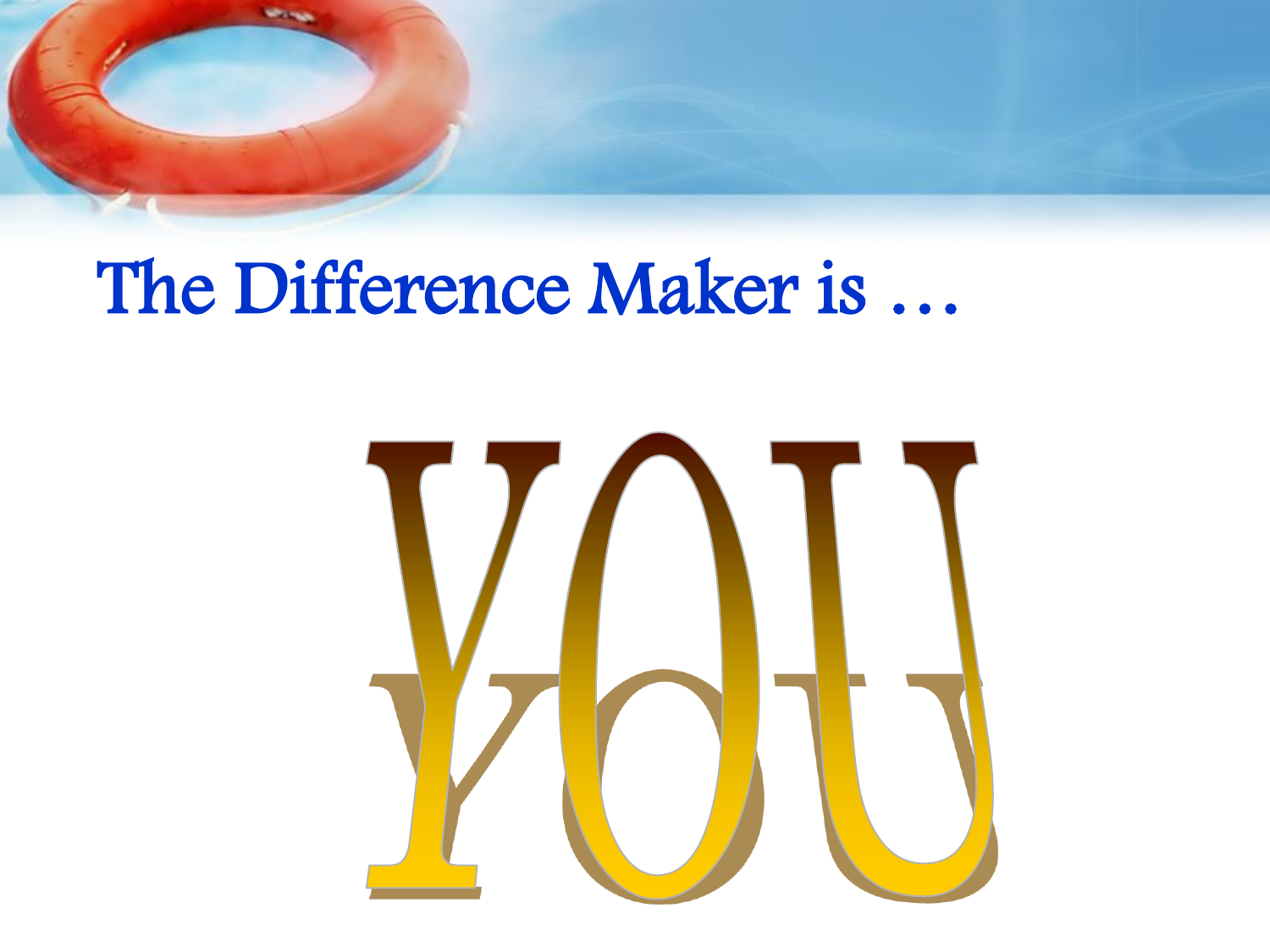



Phone: 817-335-6429 Fax: 817-335-7927

www.theexcelcenter.com www.millwoodhospital.com

# References for Presentation

- Center for Disease Control
- American Association of Suicidology
- National Youth Violence Prevention Resource **Center**
- Ginsburg, Kenneth, MD and Kinsman, Sara, MD, PHD, Strength Based Communication **Strategies to Build Resilience and Support Healthy Adolescent Development** 
	- Child Study Center NYU School of Medicine